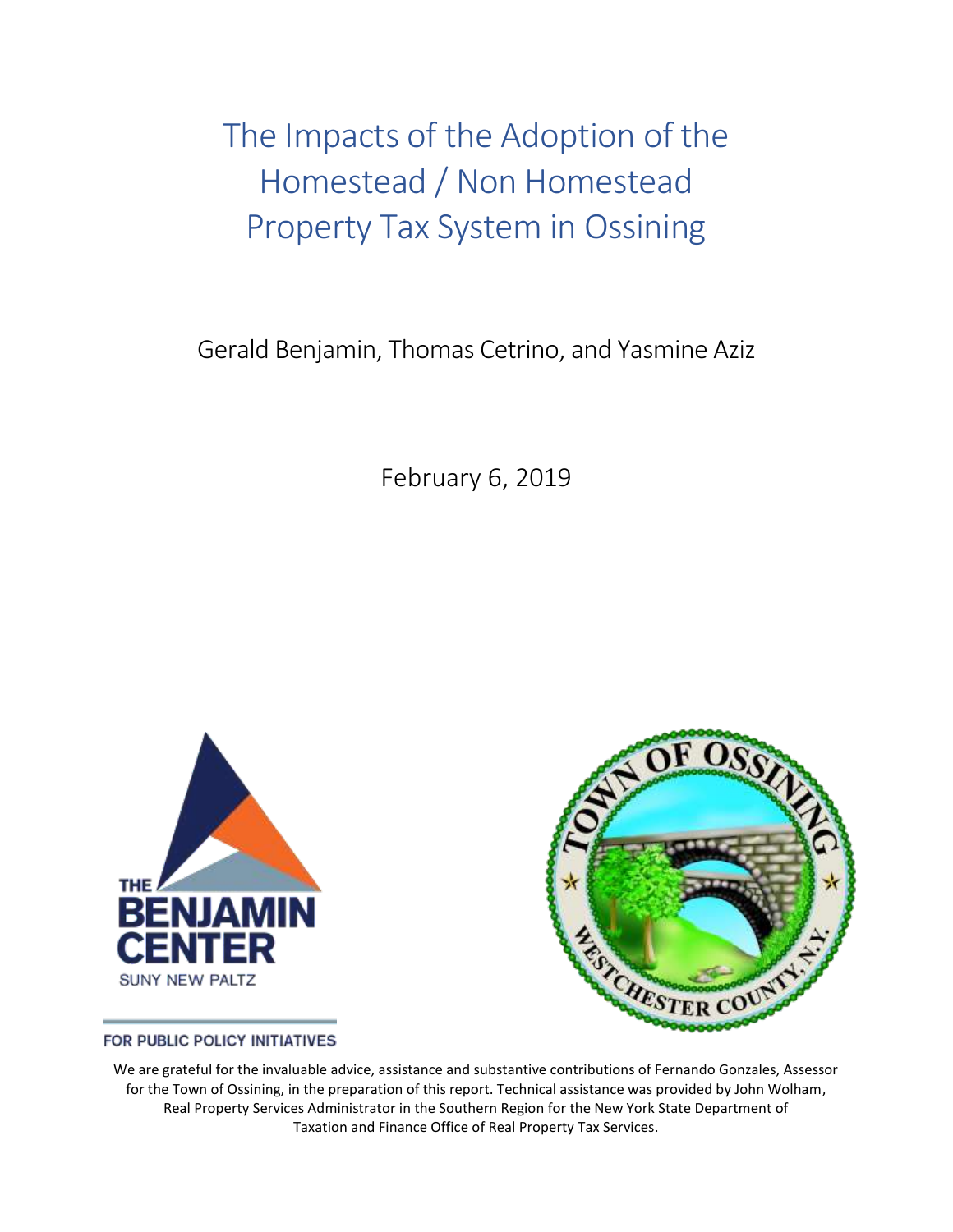# Contents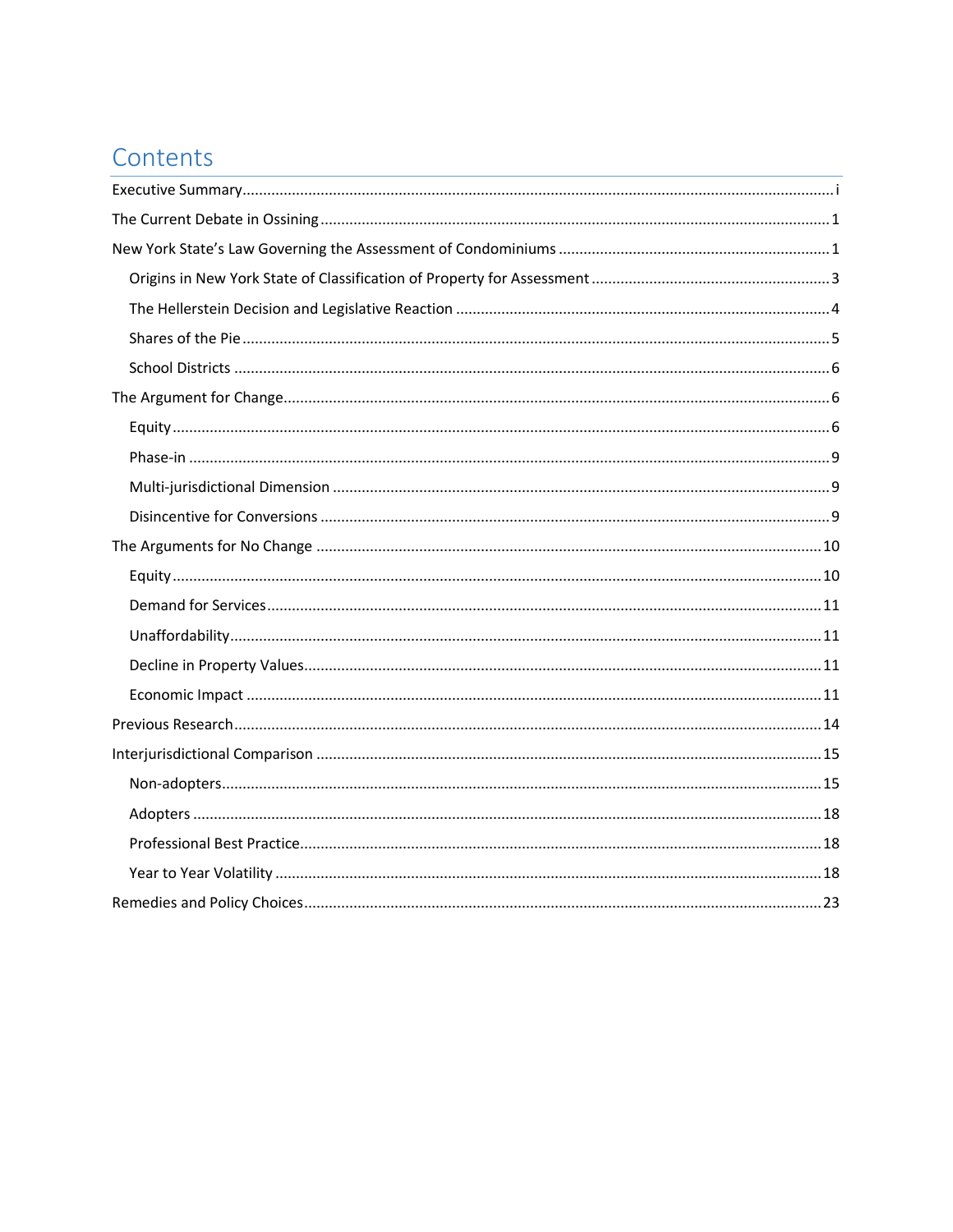# <span id="page-2-0"></span>Executive Summary

#### **Major Findings and Recommendations**

- 1. Current State law requires condominiums to be assessed using a method that results in an assessed value well below market value. For example, a single family residence in the Village of Ossining and the Ossining School District with an average tax obligation was valued at \$348,000. **Its owners paid a total of \$14,681 in 2018 property taxes. In the same year a condominium in that village with an average tax obligation had a market value of \$328,000 but an assessed value of \$211,000, its owners paid \$8,057. That is, the difference in tax obligation of properties of roughly equal value was \$6,624 or 45%.** The degree of difference in tax obligation between condominiums and private residences that are not condominiums located outside of the town's villages, in the Village of Briarcliff Manor and in the Briarcliff Manor School District, though not always of the same magnitude, are systematically substantial. Condominium owners pay much less in property taxes for properties of equal value.
- 2. Under current State law, a jurisdiction may assess its condominiums at market value only if it adopts the Homestead Tax Option. Because Ossining has already implemented full value assessment, the homestead option is not needed in the community for its intended purpose − to ease the potential tax shock for homeowners of the effects of this change advanced by the state to assure property tax equity. **No municipality in New York State has adopted the homestead/non-homestead option a year or more after its initial adoption of a full value reassessment**.
- 3. **The Homestead option's implementation in all jurisdictions for which the Town of Ossining provides assessment services would decrease the average homeowners' yearly property taxes by between 6 and 9.5 percent, while taxes for condominium owners would jump between 55 to 73 percent** (see Table 1). This would mean an annual increase of between \$4,470 and \$6,509 on average for condominium owners, and a decrease on average of between \$1,390 and \$2,701 for other homeowners (see Table 1). Advocates would mitigate the negative impact on condominium owners by seeking special state legislation that would spread the impact out over a period of time; seven years has been mentioned.
- 4. The town decision to adopt the homestead alternative opens up the option to the two villages and two school districts all or partly in the Town of Ossining but the governing boards of these entities must act independently to adopt it. In interviews for this study, leaders of these four governments expressed no affirmative interest in adopting the homestead option. The potential average redistributive impact of adopting homestead/non-homestead in the Town alone is a \$664 (58%) increase in condominium owners' tax liability and a \$332 (13%) decrease for other town homeowners (see Table 2).
- 5. If the homestead option were in place for Ossining in 2018, the homestead tax rates per \$1,000 of assessed value for Ossining would be \$4.69562 for the town and, if these jurisdictions adopted the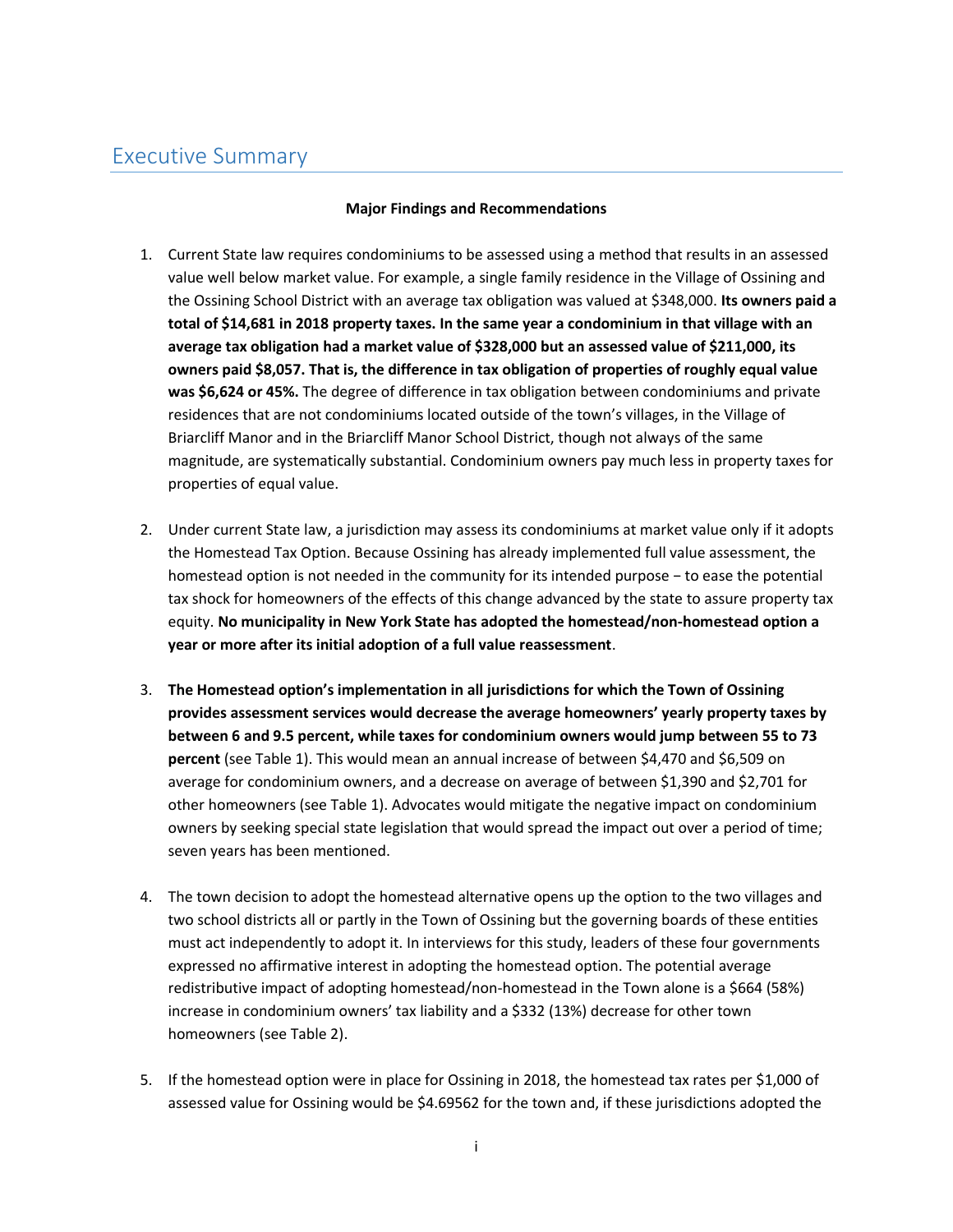system, \$9.80036 for the Village of Ossining, \$5.10773 for the Village of Briarcliff, \$22.7022 for the Ossining School District and \$20.06993 for the Briarcliff School District. Non-homestead rates would be \$6.00805 for the town, \$10.35190 for the Village of Ossining, \$5.18387 for the Village of Briarcliff, \$24.21854 for the Ossining School District and \$19.17050 for the Briarcliff School District (see Table 2). In addition, the non-homestead to homestead tax ratio for each jurisdiction within the town would range from 0.9554 to 1.126. **This means there would be very little difference between the tax rates of homestead and non-homestead properties**. In fact, in the Briarcliff Manor School District homestead properties would be taxed at a slightly higher rate than non-homestead properties which is contrary to the intent of the homestead option.

- 6. This small difference in homestead and non-homestead tax rates contrasts with the experience of other jurisdictions in the Hudson Valley that have adopted the homestead option. Commercial properties in each jurisdiction pay at significantly higher rates than do residential properties in all instances. The ratio ranges from 1.38 (Pelham) to 2.38 (Stony Point) for towns, 1.27 (Rye Neck) to 1.96 (Clarkstown) for school districts, and 1.21 (Nyack) to 1.55 (Rye Brook) for villages (see Charts 1, 2, and 3).
- 7. There are five towns in Westchester and Putnam Counties in addition to Ossining that did revaluations in the previous five years but chose *not* to adopt the homestead/non-homestead option: Mamaroneck, Scarsdale, North Salem, Greenburgh, and Carmel. Scarsdale and North Salem have a handful of condominiums and Carmel relatively few; a change to the homestead option in these towns would have had little impact on condominium owners. So, the salient comparisons are with Greenburgh and Mamaroneck.
- 8. Ossining has 67% of its parcels dedicated to housing, with 18% of these condominiums. Greenburgh has 65% of its parcels devoted to housing, and Mamaroneck 72%; the percentage of their parcels that are condominiums is 17% and 12%, respectively. Both of these towns are more affluent than Ossining. Average family income in Mamaroneck and Greenburgh (\$114.5k, \$115.2k) in 2016 was higher than in Ossining (\$82.4k). (Table 3)
- 9. Leaders in Greenburgh and Mamaroneck said that one key reason for their decision not to adopt the homestead option was the potential tax shock for condominium owners who had assumed a certain level of taxation when they purchased their properties; that is, fairness.
- 10. Ossining's non-homestead sector and level of family income is similar to that in four towns with substantial number of condominiums that did adopt homestead/non-homestead, but it has a modestly higher portion of commercial parcels. Reports from these towns on the effect of this choice were not consistent. Officials in Southeast, where it was adopted in 1996, reported homestead/nonhomestead was "accepted as fair" by homeowners, condominium owners and businesses in their community despite initial opposition from condominium owners.
- 11. In Haverstraw and Clarkstown, however, homestead/non-homestead was viewed as having a significant negative effect on the local economy, especially because − local leaders said − these towns near New Jersey and must compete for business locations with municipalities in that state.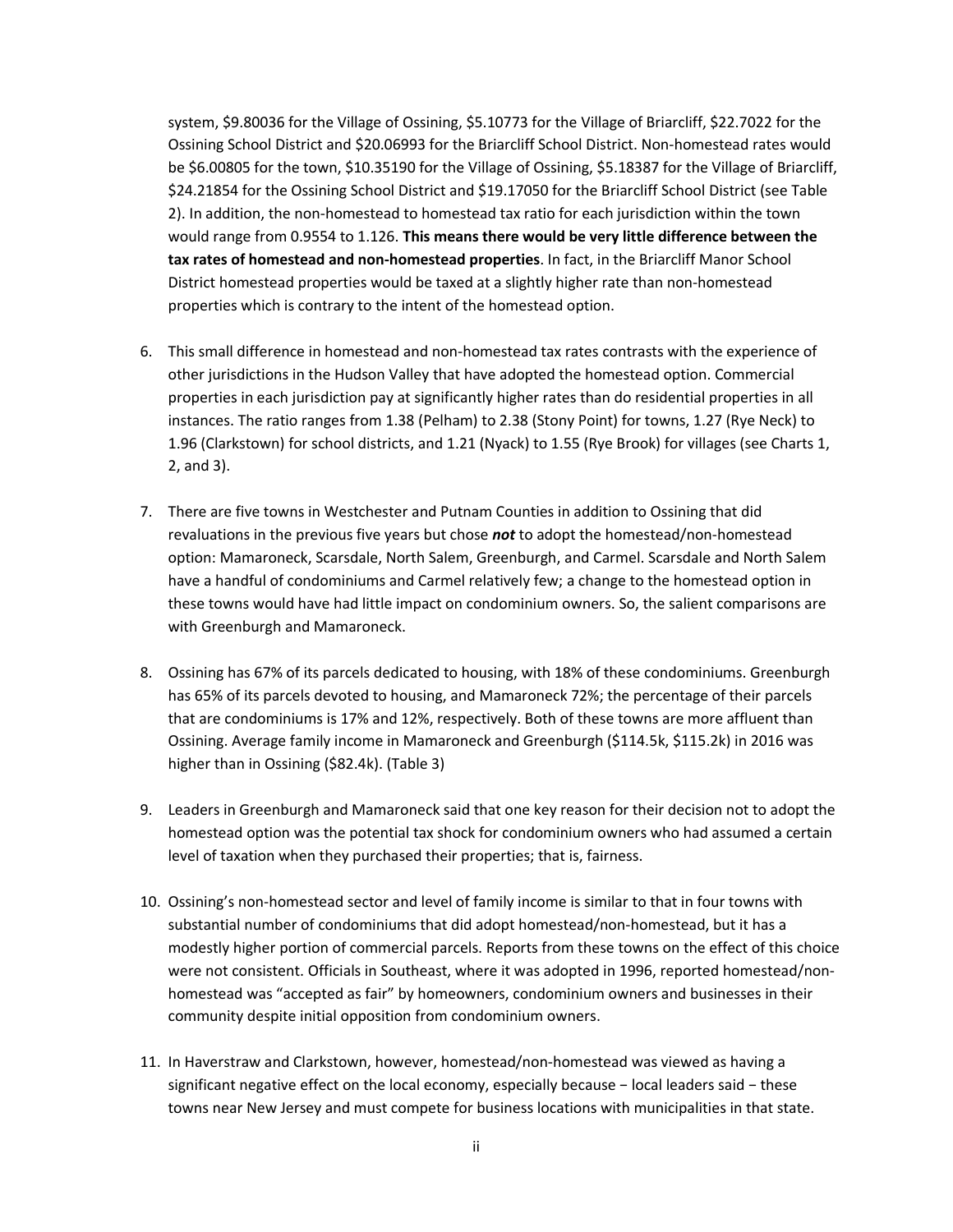- 12. Taking up an available option under state law, Ossining is among the localities that has recently adopted a local law that bars a dwelling unit that has been on an assessment role in other than condominium form to gain a tax benefit by converting to a condominium. But, though ameliorative state law has been proposed, there is still no local authority to deny or restrict the tax benefit that arises from the required basis for assessment for newly built condominiums.
- 13. Remedies at the state level are clearly needed. State legislation to allow newly built or converted condominiums to be assessed and taxed based on their market value has been entered in the Assembly and Senate since 2007-2008. This proposed legislation is entirely prospective. It passed the Assembly in 2018 but was not voted on in the Senate.
- 14. Though options have been discussed, there have been no state approaches to remedy tax inequities currently in place, or to empower localities to do so. Three state policy changes have been suggested:
	- i. Require condominiums to be assessed at market value. The resulting tax shock for condominium owners makes this an unrealistic option;
	- ii. Require condominiums to be assessed at market value, with a phase-in over time (seven years has been suggested) to mitigate the resulting tax shock. This option would still subject condominium owners to years of increased property taxes;
	- iii. Retain the current condominium assessment policy for current owners, but require condominiums to be taxed at market value after they are sold or otherwise transferred to new owners.
- 15. All of these options have significant impacts on condo owners. Option three would have the least impact as it avoids an immediate tax liability impact but devalues condominiums in the real estate market. This is likely the least bad option for long-time condominium owners, as the reduction in value is likely offset by appreciation over time.
- 16. The prospect of the adoption of homestead/non-homestead offers the Ossining Town Board a Hobbesian choice: continue an inequitable status quo or achieve equity by imposing immediate tax increases, risking larger additional ones and/or effecting serious immediate and long-term financial costs upon about one quarter of the towns' homeowners. This research does not define a best alternative under current state policy. On balance, it does suggest the prudence of forestalling change until state policy revision is achieved that mitigates its negative effects on so many of the town's residents.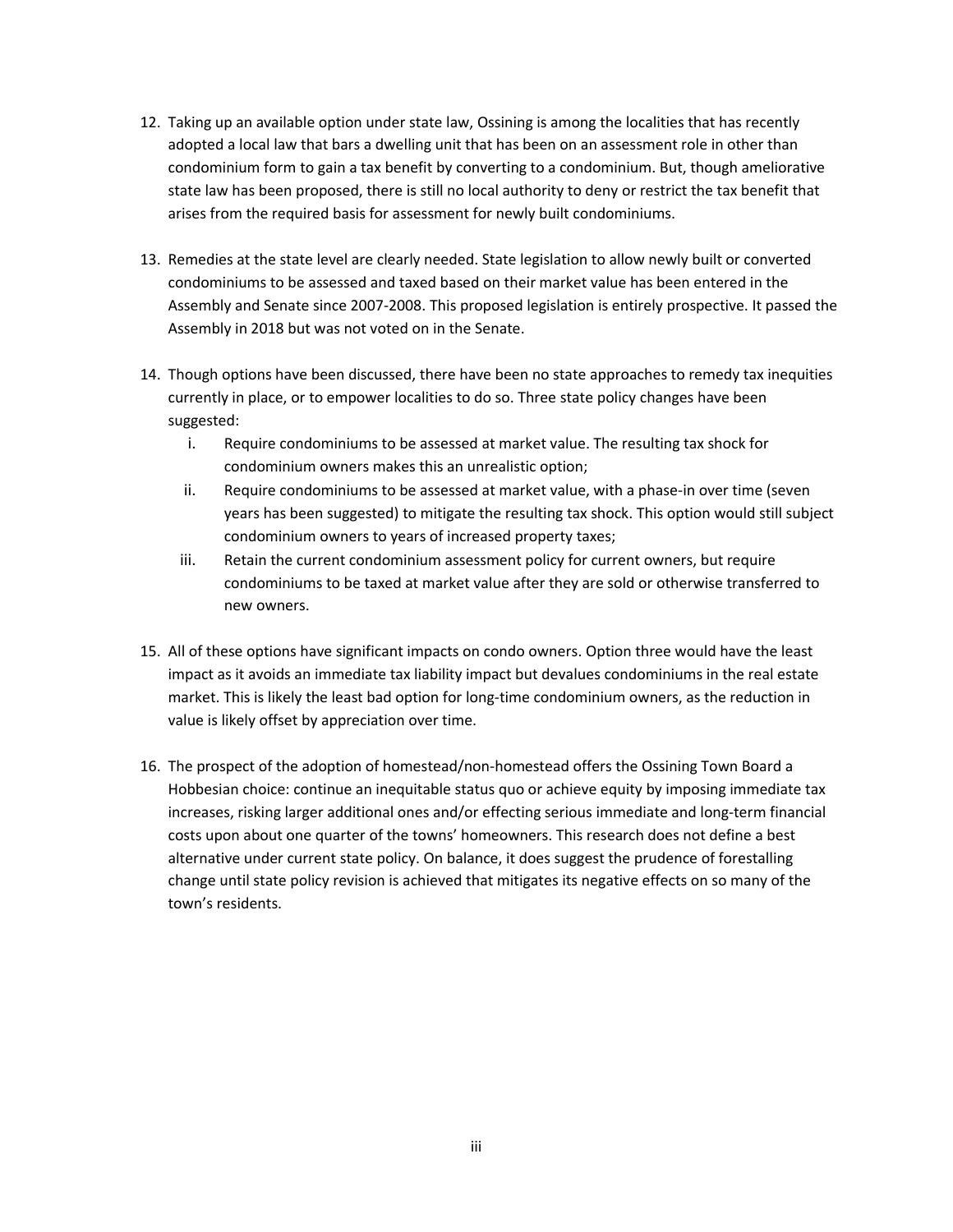# <span id="page-5-0"></span>The Current Debate in Ossining

In 2016, the Town of Ossining adopted full value assessment, a practice recommended but not required by New York State. The town's last revaluation was done in 1972, more than forty years earlier. "The high cost of grievances, as well as the ever-changing equalization rate," town board members said, "…[caused us to examine]… different ways of accomplishing our goal of ensuring that each resident and commercial property owner only pays their fair and equitable share of property taxes."<sup>1</sup>

In 2017, Ossining had 10,164 parcels in its property tax base. Of these, 8720 (85.8%) are housing units. Of the housing units, 1845 (22.5%) are condominiums. As is the case for most localities in New York State, the Town of Ossining and the villages and school districts all or partly within it have long taxed all the properties in them at a single rate. Because of requirements in state law about how condominiums are assessed, the use of a single rate results in their owners paying property taxes that are substantially lower.

One example from calculations made by the town assessor in 2018 is illustrative. A single family residence in the Village of Ossining and the Ossining School District with an average tax obligation was valued at \$348,000. Its owners paid a total of \$14,681 in property taxes. In the same year, a condominium in that village with a market value of \$328,000 was assessed at \$211,000, and its owners paid \$8,057. That is, the difference in tax obligation of properties of roughly equal value was \$6,624 or 45%. The degree of difference in tax obligation between condominiums and private residences that are not condominiums located outside of the town's villages, in the Village of Briarcliff Manor and in the Briarcliff Manor School District, though not always of the same magnitude, was systematically substantial. Condominium owners paid much less in property taxes for properties of equal value.

A provision of New York Law called "homestead/non-homestead," detailed below, allows condominiums to be assessed at full market value if, after a change to assessment at 100% of value (as was done in Ossining in 2016) the town government decides to adopt a system that taxes residential and commercial properties at different rates. If the town makes such a decision, under some conditions set out in the law that are met in the case of Ossining, school districts and villages *may* also do so. Residents of the town who regard the current system as inequitable have pressed for adoption of this alternative system. Condominium owners, who fear a massive tax shift, have opposed the change.

The Ossining Town Board initially decided not to adopt the homestead/non-homestead system but agreed to study the various specific impacts of adopting such a system. The Benjamin Center at SUNY New Paltz was hired by the Town Board to conduct this study and to provide them with evidence-based policy alternatives to address the issue of property taxation equity within the Town.

# <span id="page-5-1"></span>New York State's Law Governing the Assessment of Condominiums

In 1964, New York State passed its first law authorizing condominium ownership (Chapter 82, Laws of 1964, now Section 339-y of the Real Property Tax Law). This initiative was expected to principally impact New York City, which is unusual in that most of its citizens reside in rental housing. (When this law was passed, multifamily dwellings were also a significant, though far smaller, share of the housing market in suburban

 $\overline{\phantom{a}}$ 

<sup>1</sup> <https://westchestertaxrelief.com/blog/>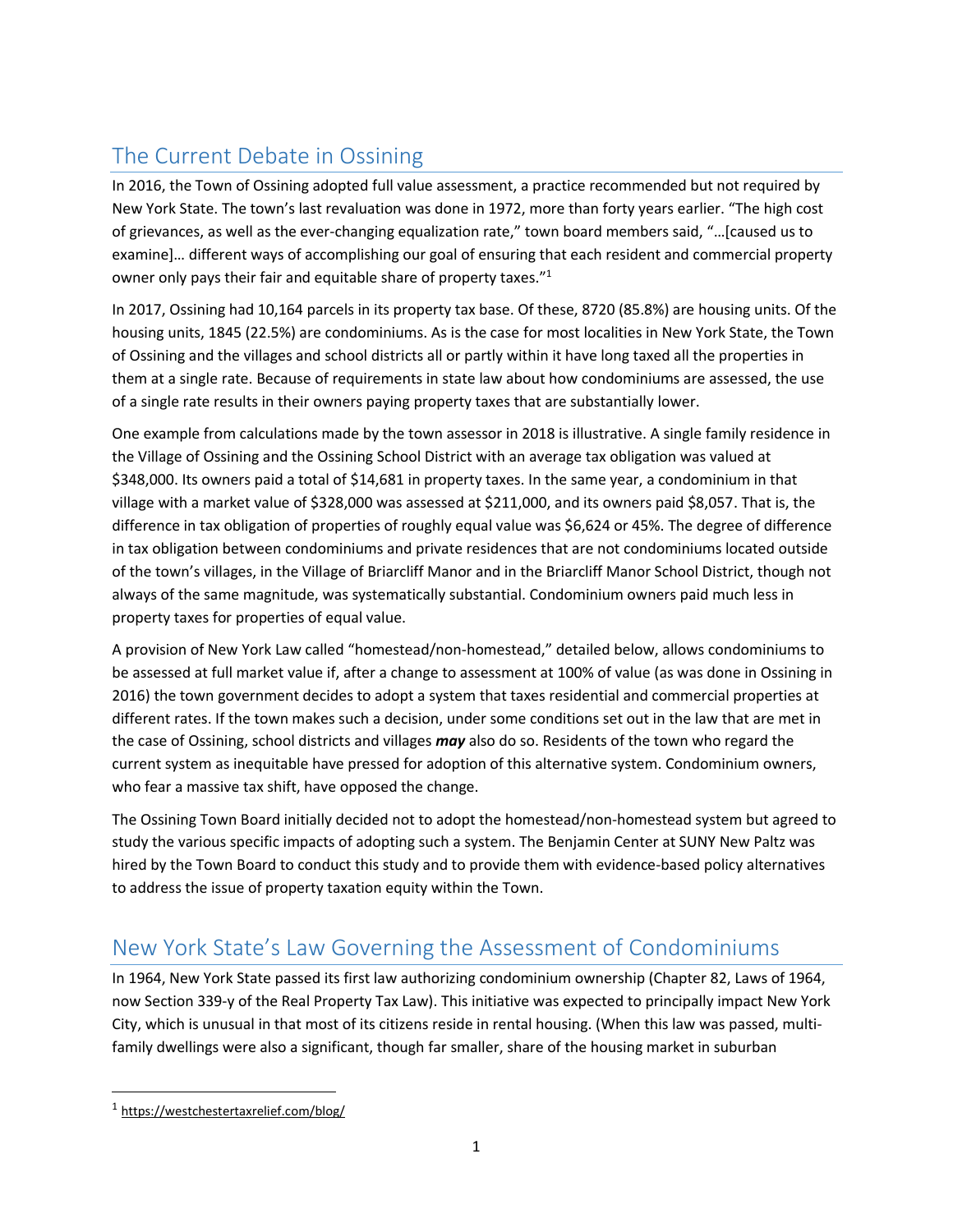jurisdictions proximate to the city, but not elsewhere in the state.) The law was expected to encourage the conversion of existing rental units, thereby allowing lower- and middle-income residents who became owners to benefit: From both the potential for capital appreciation and from tax deductions linked to ownership theretofore not available to them.

Regarding valuation of condominiums for taxation, the 1964 law provided that: **"Each unit and its common interest . . . shall be deemed to be a parcel and shall be subject to separate assessment. . . . In no event shall the aggregate of the assessment of the units plus their common interests exceed the total valuation of the property were the property assessed as a parcel.**" <sup>2</sup> That is, like a single family residence, a condominium was to be separately assessed, but unlike such a residence, not based upon its own market value but in a manner linked to the value of the building it was in.

A review of the official bill jacket for Chapter 83 of the laws of 1964 reveals little discussion about the rationale for Section 339-y. The Division of Budget did observe that "no loss of local tax revenue is anticipated under this bill."<sup>3</sup> In particular, no comments were submitted that expressed any concern about how the enactment of this provision would in the future create a tax equity issue between condominiums and single, two, and three family homes. The drafters of this legislation were primarily concerned with creating greater opportunities for homeownership without reducing the amount of local property tax revenue.

This assessment practice withstood challenge in the courts in the case of *Marks v. Plecher*. 4 In 1981, with a rare override of a veto by Governor Hugh Carey, the state legislature bypassed market value in directly specifying the manner in which condominiums converted from rental apartments were to be assessed. It provided that: **"Real property owned or leased . . . on a condominium basis shall be assessed for purposes of this chapter at a sum not exceeding the assessment which would be placed upon such parcel were the parcel not owned or leased . . . on a condominium basis**."<sup>5</sup>

The persistence of the legislature in assuring that condominium owners would enjoy lower property taxes than would other homeowners as the value of their homes increased, is contrary to the interests of local governments. Growth in the tax base that would result from market-based assessment of condominiums would reduce the need to increase local property taxes community-wide. This point was made to no avail by Governor Hugh Carey in his message accompanying an unsuccessful veto of the 1981 law establishing the homestead/non-homestead option.

Some suggest that this specification in this assessment policy was an attempt to further incentivize condominium conversion and construction, keeping lower-middle and middle class families in New York City.

 $\overline{\phantom{a}}$ 

<sup>2</sup> NYS Real Property Tax Law §339y

<sup>3</sup> *Budget Report on Bills SP. 2161* 2/25/1964, P2.

<sup>4</sup> 89 Misc. 2d 5 60, 392 N.Y.S.2d 536 (Sup. Ct. 1977), rev'd, 58 A.D.2d 812, 396 N.Y.S.2d 267 (1977), aff'd, 49 N.Y.2d 954, 406 N.E.2d 802, 428 N.Y.S.2d 947 (1980).

<sup>&</sup>lt;sup>5</sup> This summary based upon: David B. Soleymani. Note: The New York Assessment Anomaly: Valuation Following Condominium Conversion 1987 Reporter 1987 *Colum. Bus. L. Rev.* 733 (1987)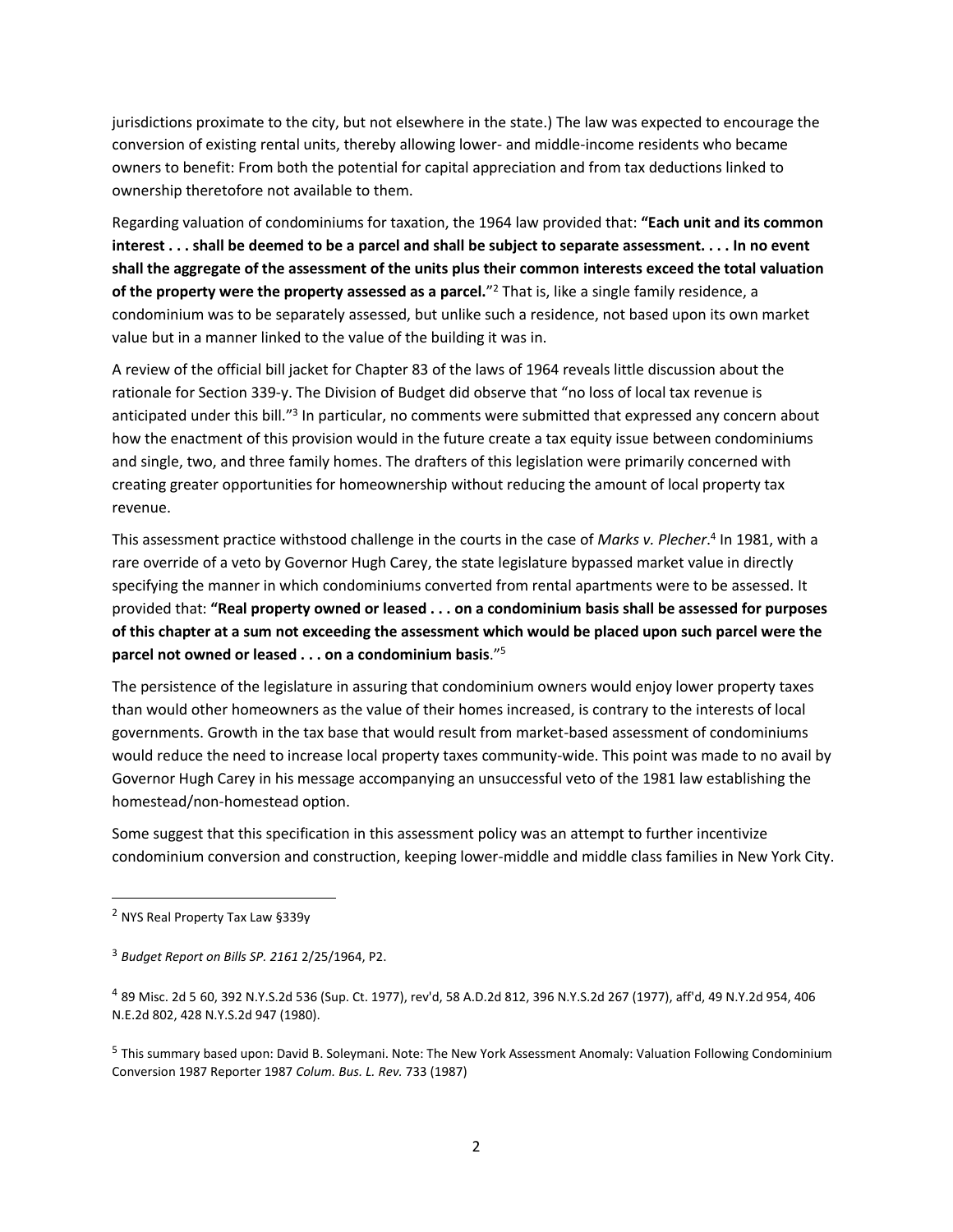Mark Willis, Executive Director of the Furman Center for Real Estate and Public Policy at New York University, has pointed out that, initially, the condominium conversion law affected a relatively small numbers of units in rent-regulated outer borough New York City apartment buildings. He says that the method of assessing value in these apartments was part of an effort to protect residents of rent stabilized units from eviction.<sup>6</sup> Whatever its original rationale, this choice created a constituency with a stake in the continuation of the practice.

Several amendments have been made to RPTL Section 339-y since its adoption in 1964. The most significant for this report was passed in 1983. It stated that, if an assessing jurisdiction adopts the homestead option, the provision of Section 339-y that resulted in lower assessed value for condominiums no longer applied. This allows assessors to assess condominiums at full market value in "homestead" jurisdictions.<sup>7</sup> The legislation also added an exception for condominiums in municipalities that adopted homestead prior to April 30, 1983. Condominiums in these six places could not be classified as homestead and, consequently, kept their lower assessments. 8

An examination of the bill jacket for this 1983 law reveals that the Division of Budget and the State Board of Equalization and Assessment both recommended that the Governor veto this bill. In their memos opposing the bill, they reiterated what the Governor stated in his unsuccessful veto of the 1981 law establishing the homestead/non-homestead option that continued the real property tax preference for condominiums:

This bill would virtually ignore one of the most glaring inequities in our current system, namely the significant preferential valuation treatment accorded to condominiums. This of course translates into substantial savings for the owners of these valuable properties, with a concomitant shift of tax incidence to property owners not similarly favored. The bill would create potentially vast tax liability distinctions between and among similarly situated condominium owners with property located within the same tax district (e.g., school district, county).

In their memos it is clear that both these state agencies preferred a complete elimination of the preferential property tax treatment of condominiums. The assessors for the Town of Evans and the Town of Orchard Park also called for the complete elimination of RPTL section 339-y.The Association of Towns favored passage of this legislation, noting its opposition to the preferential property tax treatment of condominiums but believing that this bill at least gave local governments a method of eliminating this preferential treatment by adopting the homestead/non-homestead option.

## <span id="page-7-0"></span>Origins in New York State of Classification of Property for Assessment

Real property assessment in New York State is a local function, overseen by elected city, town (and sometimes village) boards. Assessment is performed by credentialed, trained, local appointees. But the people they work for regard their work, and especially the periodic revaluation of the property tax base, as

 $\overline{a}$ 

 $6$  Conversation with Gerald Benjamin, September 14, 2018. Another authority, Richard Sweeting of the NYC Independent Budget Office, is skeptical of this view.

<sup>7</sup> Chapter 800 of the laws of 1983, adding paragraph 1.d to §339-y of the Real Property Law

<sup>8</sup> (RPTL 1903(13)(a)). Town of Islip (Suffolk County),Town of East Greenbush (Rensselaer County),Town of Waterford (Saratoga County), Cities of Niagara Falls and North Tonowanda, Town of Niagara (Niagara County), and Town of Orangetown (Rockland County).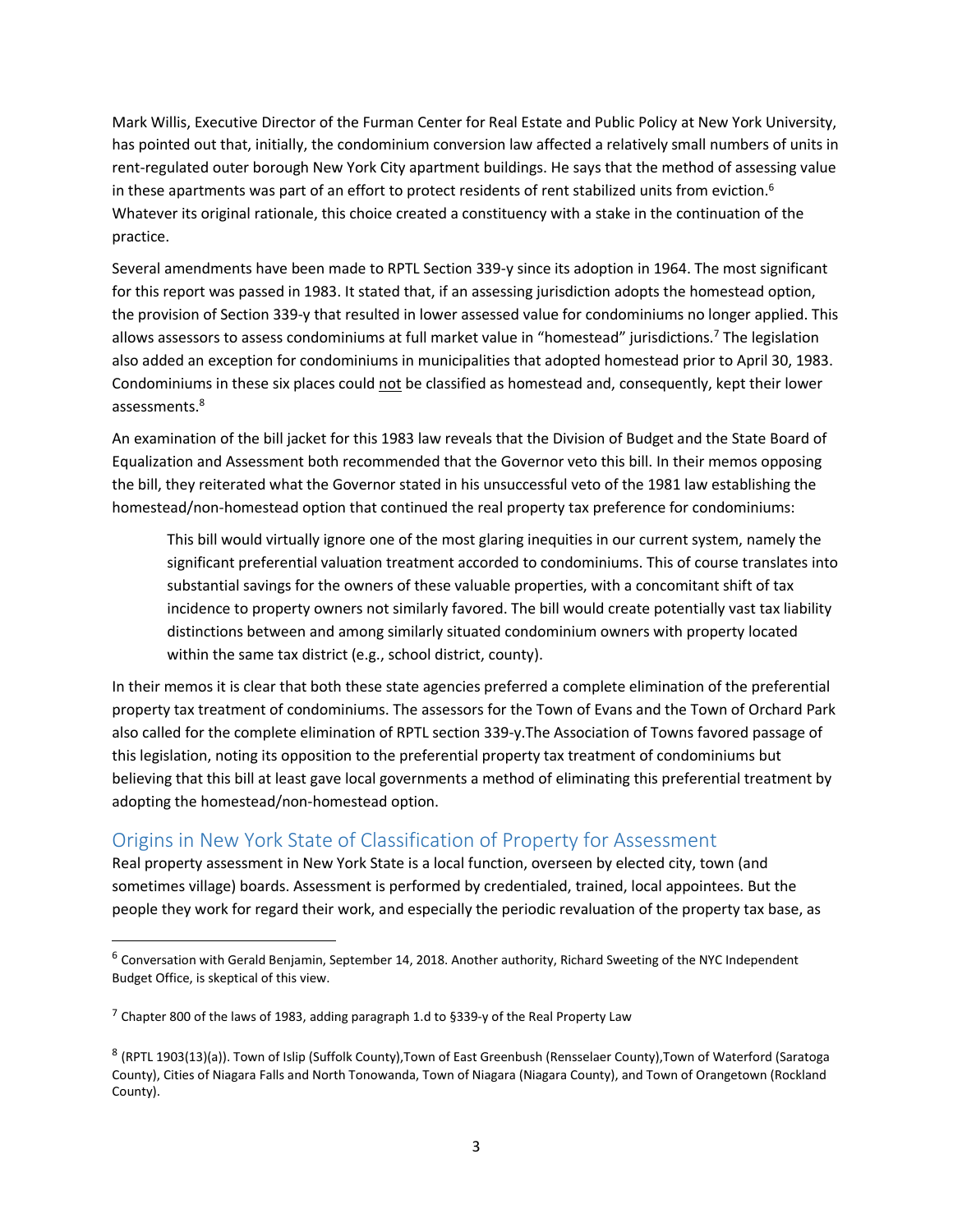fraught with political risk. This is why there are often long time periods between property revaluations in New York localities, which in turn generally results in under-assessment of residential and over-assessment of commercial properties. This outcome was and is justified by the idea that income producing commercial properties are better able to afford to pay the tax. These long time lags between revaluations might also produce less equitable assessments among residential properties, with long-time owners benefiting.

Failure to regularly revalue was often accompanied by assessment at partial value, even though the real property tax law nominally required property to be assessed at its full value. The state courts validated partial value assessment when they held that the term "full value" in the law merely required ". . . that the assessments be at a uniform rate or percentage of full or market value for every type of property in the assessing unit."<sup>9</sup>

## <span id="page-8-0"></span>The Hellerstein Decision and Legislative Reaction

Then, in 1975, the New York State Court of Appeals ruled in the *Matter of Hellerstein v Assessor of Town of Islip* that fractional assessments violated the long-standing Section 306 of the Real Property Tax Law (RPTL) and that assessors were indeed required to assess all property at full value. That is, full value meant full value. Revaluation and full value assessment to make the property tax more equitable, transparent, and understandable to citizens was professionally regarded as best practice. Yet, such a revaluation was almost certain to result in a "tax shock," shifting a significant portion of property tax liability from businesses and newer residents to long-established homeowner/voters.

State legislators feared the political effects of the anticipated massive redistribution of tax burden that would arise from implementing this court decision; substantially raising some homeowners' taxes, especially in New York City and its suburbs. The Legislature therefore delayed implementation of the *Hellerstein* decision until 1981 when, over the veto of Governor Carey, it enacted Chapter 1057 of the laws of 1981.This law repealed Section 306 of the RPTL and replaced it with a new Section 305, and established Articles 18 and 19 of the RPTL.<sup>10</sup> Through this action, the legislature sought to diminish the burden shift − and attendant tax shock for homeowners – thereby limiting their own political risk (and that of local elected officials). To do so, legal authorization was granted to assessing jurisdictions (mostly cities and towns) to divide their tax bases into two classes – homestead and non-homestead; properties in each of these classes were required to collectively retain responsibility for the share of taxes they paid before the revaluation. Also, under conditions specified in law, if a town adopted the homestead/non-homestead approach, school districts and villages assessed by the town were authorized to do the same.

The 1981 law also repealed the requirement for full value assessment and instead provided that:

- The existing assessing methods in effect in each assessing unit might continue;
- All real property in each assessing unit should be assessed at a uniform percentage of value;

 $\overline{\phantom{a}}$ 

<sup>9</sup> *Matter of Hellerstein v Assessor of Town of Islip*, 37 N.Y.2d 1, (1975) p. 5.

<sup>&</sup>lt;sup>10</sup> For a more detailed account of the legislative politics see: New York City Independent Budget Office. "Twenty-Five Years After S7000A: How Property Tax Burdens have Shifted in New York City" (December 5, 2006) pp. 8-12. <http://www.ibo.nyc.ny.us/iboreports/propertytax120506.pdf> (Last visited on 27 July 2014).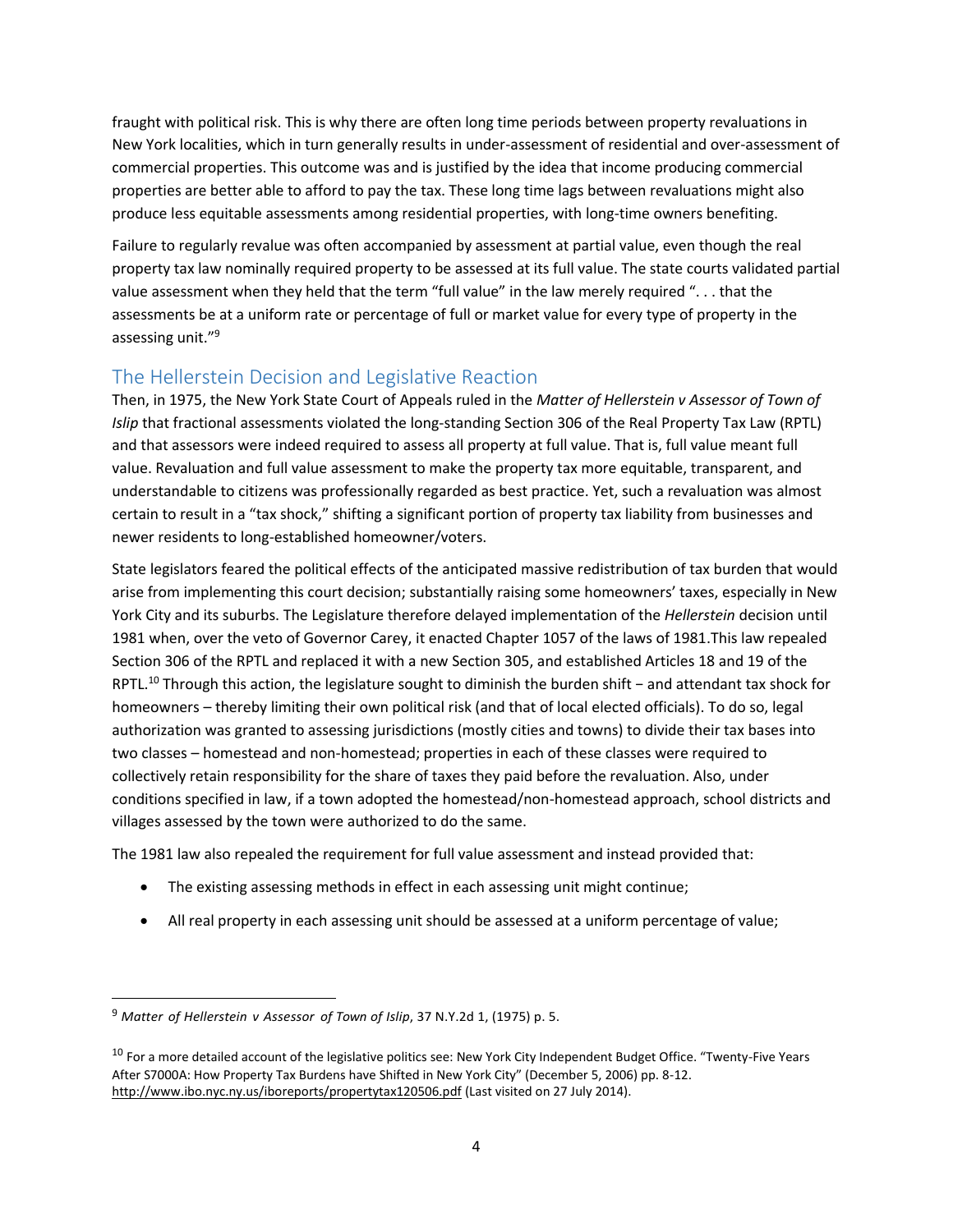Any assessing unit at full value through a revaluation may adopt a uniform percentage of value as its new standard.

#### <span id="page-9-0"></span>Shares of the Pie

 $\overline{a}$ 

This classification of properties for taxation came to be called a "shares of the pie approach" to tax equity implementation required by *Hellerstein.* "Shares of the pie" kept the total share of the tax levy paid by each class of properties the same as it was in a designated base year. The law provided for assessment on a uniform standard (but, as noted, not necessarily full value), created four classes of property for New York City and Nassau County and mandated their use (Article 18 of the RPTL). It provided the option of a two-class system for upstate jurisdictions (Article 19 of the RPTL).<sup>11</sup> We consider here only that portion of the law that applied to the Hudson Valley and upstate jurisdictions.

Under Article 19 of the RPTL, after an upstate municipality reassessed its property at a hundred percent of value to achieve greater equity and became an "approved assessing unit," it could elect to fix the proportion of the real property tax paid by properties in a "homestead" class and "non-homestead" class to that in the year before the reassessment.<sup>12</sup> That is, if non-homestead properties in aggregate paid sixty percent of the municipality's real property taxes prior to reassessment, they would continue to pay sixty percent of the municipality's real property taxes after reassessment.

As noted, in order to implement this option, an "approved assessing unit has to complete a property revaluation project that met State regulations." Once certified as "approved," the local governing body of the assessing unit could then adopt a local law stating its intent to tax properties within the two classes. In following years, the approved assessing unit is required to make annual adjustments for different rates of appreciation in the two classes of property, subject to a five percent cap on the tax burden shift between classes. The state has since enacted special laws for specific jurisdictions that limit these class-share shifts to one percent, largely to prevent substantial increases in homestead class property taxes.

RPTL Section 1903 (4) provides mechanisms to allow homestead taxing jurisdictions to adjust the homestead and non-homestead shares in the first year they adopt the homestead option and, to a lesser extent, in subsequent years. According to the Office of Real Property Tax Services, this allows municipalities to significantly reduce the difference between homestead and non-homestead shares in the first year and keep them relatively close in subsequent years. It is important to note that we know of no jurisdictions that have used these mechanisms in the first year of the homestead system adoption. This is because they adopted the homestead system to reduce the increase in homeowners' real property taxes due to a full value reassessment of residential and non-residential properties. In addition, homestead jurisdictions, such as the City of Kingston, that have attempted to use these mechanisms to reduce the difference between the homestead and non-homestead tax shares have only been able to do so on a very incremental basis.

<sup>&</sup>lt;sup>11</sup> Under Article 18 Class 1 consists primarily of one, two, and three-family houses but other property types have been moved into Class 1, including small condo buildings with three or fewer units that were built as condos. Class 2 consists of all other residential properties including coops and condos not in Class 1. Class 3 includes property of regulated utilities and holders of franchises and Class 4 consists of all other property, ranging from gas stations and corner stores, to factories and warehouses, up to office skyscrapers.

 $12$  Homestead is defined here as one, two, and three-family residential units, farm homes, mobile homes that are owneroccupied and separately assessed, and originally constructed condominiums. Non-homestead refers to all other properties including apartment and commercial buildings.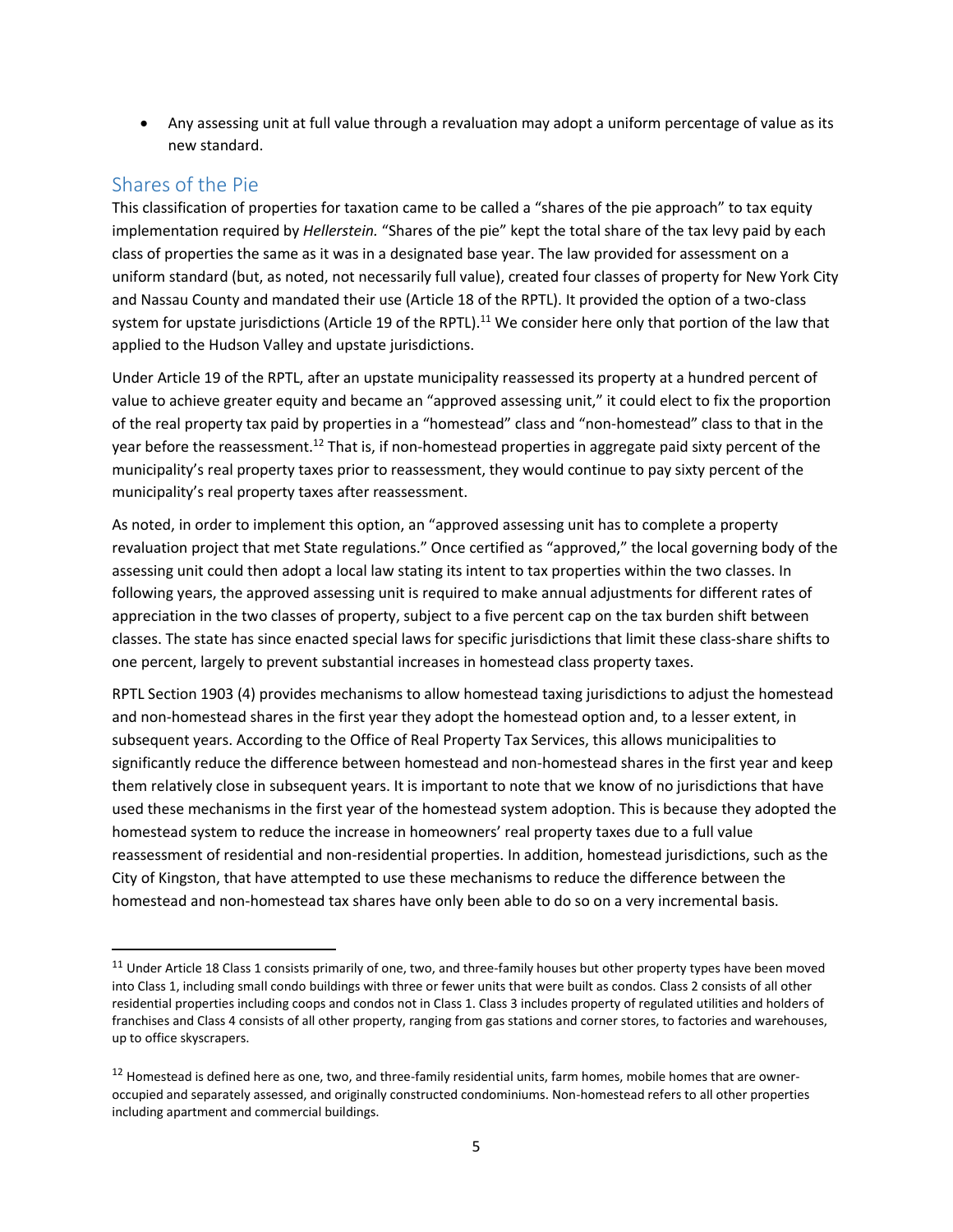Furthermore, the mechanisms available under RPTL Section 1903 to diminish homestead and non-homestead differential shares at adoption are not available to villages and school districts which are located in split districts: those bridging two towns in which one has adopted the homestead system and the other has not. The adjustments these jurisdictions can make are governed by RPTL Section 1903-a. So, if the Town of Ossining adopted the homestead option, the Ossining and Briarcliff Manor School Districts (whose tax comprise between three fifths and two thirds of the town's property tax burden) would be governed by RPTL Section 1903-a: They would not be able to make significant changes in their homestead and non-homestead tax shares.

In Ossining, the proponents of the homestead option believe that any negative impact on commercial property values or economic development within the town can be ameliorated by adjustments in the initial and subsequent homestead and non-homestead class shares allowed under RPTL Section 1903 (4). They have overlooked that these types of adjustments are not available for a significant portion of the town's property tax burden.

### <span id="page-10-0"></span>School Districts

School districts may adopt the homestead/non-homestead system if one-fifth of the district's parcels are located in a homestead taxing jurisdiction. The determination of class shares is based on current market value, with adjustments at the discretion of the school district within limitations set by law. According to the Office of Real Property Tax Services twenty-four of the forty-eight municipalities and twenty of the thirtyeight school districts that currently use this system are in downstate suburban Nassau, Suffolk, Rockland, and Westchester Counties.

Under RPTL §1903 (9) and §1903-a (5) approved assessing units and school districts may opt out of the homestead property tax system simply by adopting a local law or resolution, without referendum, to rescind the system before the next levy of taxes. According to the Office of Real Property Tax Services, only three places that chose to use it have opted out of the homestead tax system: Beekman in 1992 (excepting the Arlington School District), Schenectady in 1999 and Colonie in 2010.

# <span id="page-10-1"></span>The Argument for Change

Because revaluation in Ossining has already been implemented, the homestead/non-homestead option is not needed to achieve the intended policy purpose: easing the potential tax shock of full valuation in the pursuit of tax equity. No municipality in the state has adopted the homestead/non-homestead option a year or more after its initial adoption of a full value reassessment.

### <span id="page-10-2"></span>Equity

Equity remains the core concern for advocates of the homestead/non-homestead adoption in Ossining. Condominiums as a privileged class of property for tax purposes under a single tax rate, they say, undermines the fundamental *ad valorum* character of the property tax. *Ad valorum* means "in proportion to value." The property tax is designed to gather governmental resources in amounts proportional to ownership of one specific form of wealth: real property and improvements upon it. Therefore, properties with the same market value should have the same tax liability. Those with this view draw attention to the irony of revaluation for equity-sake when differential condominium assessment ensures continued inequity after revaluation is accomplished.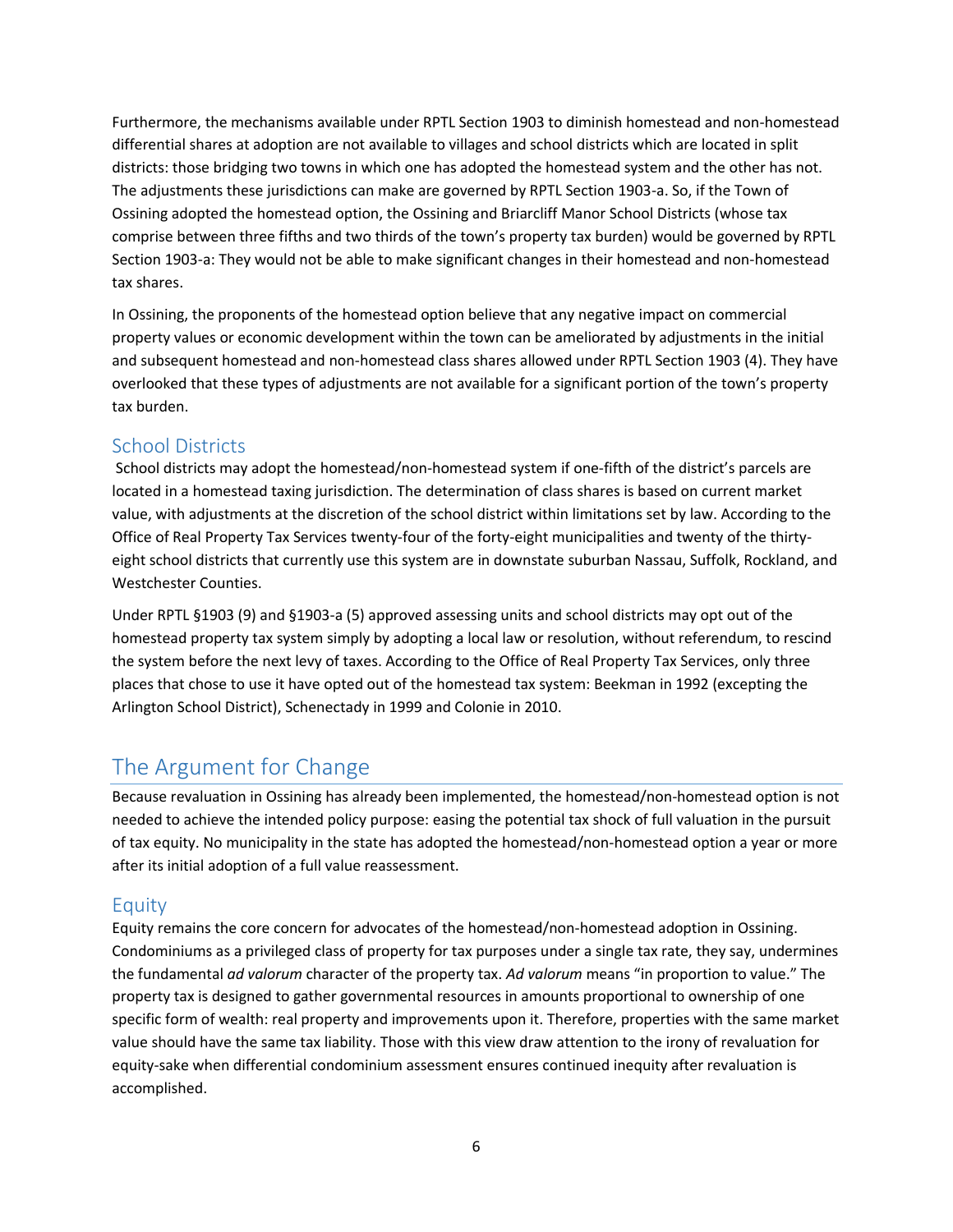| <b>CONSOLIDATED TAX RATES</b>             |                                              | <b>Actual Rate</b><br>per \$1,000 | Homestead<br>Rate<br>(Residential) | Difference for<br><b>Residential</b>    | <b>Non-Homestead</b><br>Tax rate<br>(Commercial) | Difference for<br><b>Commercial</b>             | <b>Rate Difference</b><br><b>Between</b><br><b>Residential &amp;</b><br><b>Commercial</b> |
|-------------------------------------------|----------------------------------------------|-----------------------------------|------------------------------------|-----------------------------------------|--------------------------------------------------|-------------------------------------------------|-------------------------------------------------------------------------------------------|
| Town Unincorporated                       |                                              | \$38.62                           | \$34.91                            | (53.71)                                 | \$37.46                                          | (51.15)                                         | \$2.55                                                                                    |
| Village of Ossining                       |                                              | \$42.19                           | \$38.19                            | (53.99)                                 | \$40.70                                          | (51.48)                                         | \$2.51                                                                                    |
| Village of Briarcliff, Ossining Schools   |                                              | \$36.44                           | \$33.13                            | (53.31)                                 | \$35.17                                          | (51.27)                                         | \$2.04                                                                                    |
| Village of Briarcliff, Briarcliff Schools |                                              | \$31.85                           | \$29.94                            | (51.91)                                 | \$29.15                                          | (52.70)                                         | (50.79)                                                                                   |
|                                           |                                              |                                   |                                    |                                         |                                                  |                                                 |                                                                                           |
| <b>AVERAGE RESIDENTIAL TAX BILL</b>       | Average<br><b>Assessed Value</b>             | <b>Actual Tax</b>                 | <b>Tax With</b><br>Homestead       | <b>Homestead Tax</b><br><b>Decrease</b> | <b>Homestead Tax</b><br>% Decrease               |                                                 |                                                                                           |
| Town Unincorporated                       | \$458,000                                    | \$17,686                          | \$15,989                           | (51,697)                                | $-9.60%$                                         |                                                 |                                                                                           |
| Village of Ossining                       | \$348,000                                    | \$14,681                          | \$13,291                           | ( \$1,390)                              | $-9.50%$                                         |                                                 |                                                                                           |
| Village of Briarcliff, Ossining Schools   | \$817,000                                    | \$29,771                          | \$27,070                           | (52,701)                                | $-9.10%$                                         |                                                 |                                                                                           |
| Village of Briarcliff, Briarcliff Schools | \$817,000                                    | \$26,019                          | \$24,457                           | (51, 562)                               | $-6.00\%$                                        |                                                 |                                                                                           |
|                                           |                                              |                                   |                                    |                                         |                                                  |                                                 |                                                                                           |
| <b>AVERAGE CONDO TAX BILL</b>             | <b>Average Condo</b><br><b>Values Income</b> | <b>Actual Tax</b>                 | <b>Tax With</b><br>Homestead       | <b>Homestead Tax</b><br><b>Increase</b> | <b>Homestead Tax</b><br>% Increase               | Average<br><b>Condo Values</b><br><b>Market</b> |                                                                                           |
| Town Unincorporated                       | \$211,000                                    | \$8,148                           | \$13,441                           | \$5,293                                 | 65%                                              | \$385,000                                       |                                                                                           |
| Village of Ossining                       | \$191,000                                    | \$8,057                           | \$12,527                           | \$4,470                                 | 55.50%                                           | \$328,000                                       |                                                                                           |
| Village of Briarcliff, Ossining Schools   | \$266,000                                    | \$9,693                           | \$16,202                           | \$6,509                                 | 67.20%                                           | \$489,000                                       |                                                                                           |
| Village of Briarcliff, Briarcliff Schools | \$266,000                                    | \$8,471                           | \$14,638                           | \$6,167                                 | 72.80%                                           | \$489,000                                       |                                                                                           |

**Table 1: 2018 Estimated Property Tax Rates & Bills in Ossining if Homestead Option is Adopted (excluding Exemptions)**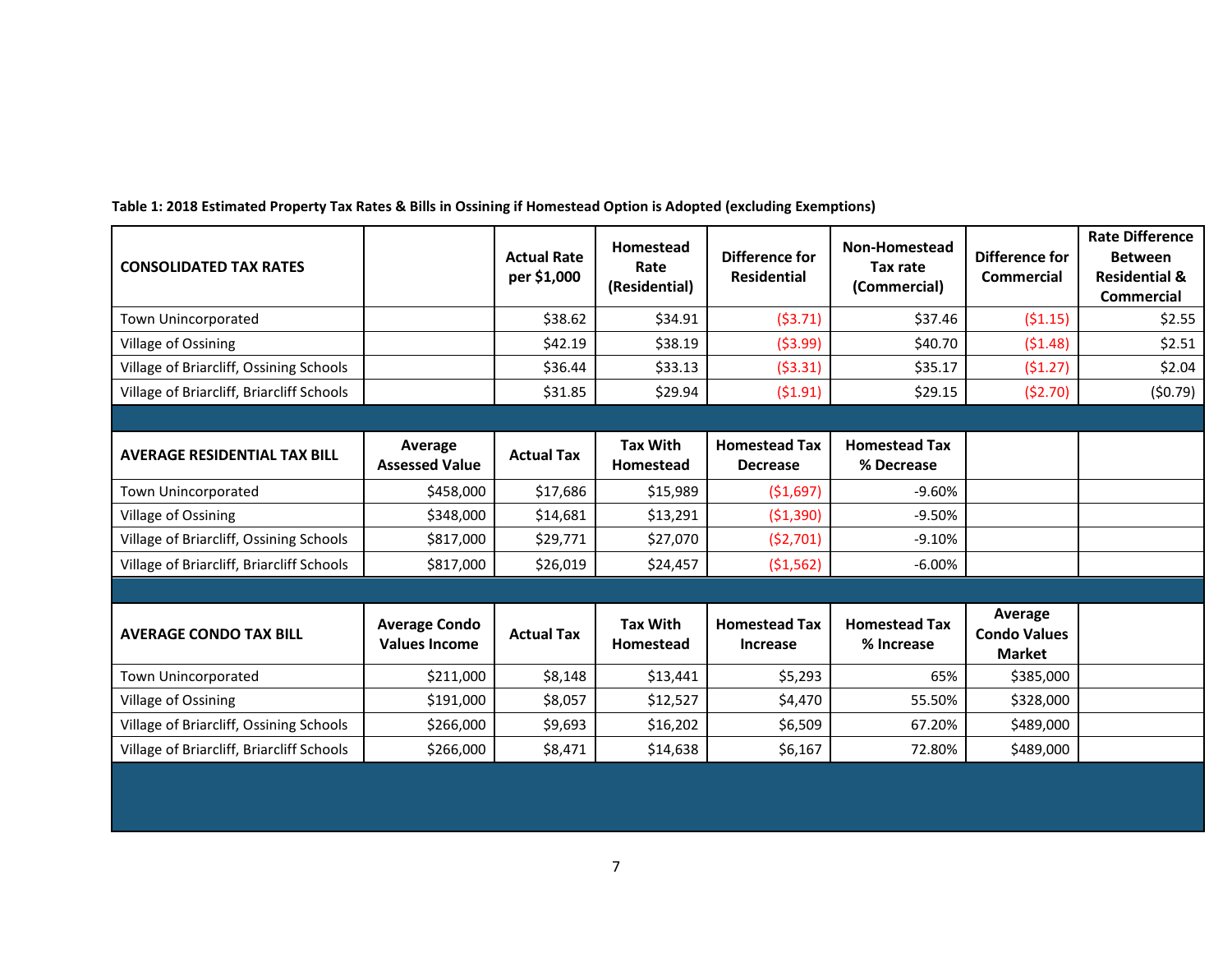| <b>AVERAGE COMMERCIAL TAX BILL</b>                          | Average<br><b>Assessed Value</b> | <b>Actual Tax</b> | <b>Tax With</b><br>Homestead | <b>Homestead Tax</b><br><b>Decrease</b> |  |  |  |  |
|-------------------------------------------------------------|----------------------------------|-------------------|------------------------------|-----------------------------------------|--|--|--|--|
| Town Unincorporated                                         | \$2,515,000                      | \$97,119          | \$94,218                     | (52,901)                                |  |  |  |  |
| Village of Ossining                                         | \$1,296,000                      | \$54,672          | \$52,752                     | (51,920)                                |  |  |  |  |
| Village of Briarcliff, Ossining Schools                     | \$2,435,000                      | \$88,731          | \$85,637                     | ( \$3,094)                              |  |  |  |  |
| Village of Briarcliff, Briarcliff Schools                   | \$2,435,000                      | \$77,547          | \$70,978                     | (56, 569)                               |  |  |  |  |
|                                                             |                                  |                   |                              |                                         |  |  |  |  |
| 2017 FINAL ROLL WAS BASIS FOR 2018 ACTUAL TAX RATES & BILLS |                                  |                   |                              |                                         |  |  |  |  |

*(Table 1 Continued)*

#### **Table 2: 2018 Average Tax Bill for the Town of Ossining Only**

| <b>Property Class</b> | <b>Current Assessed</b> | <b>2018 Tax</b> | <b>2018 Tax</b> | <b>New Assessed</b> | Homestead       | Homestead         | \$ Change   | %       |
|-----------------------|-------------------------|-----------------|-----------------|---------------------|-----------------|-------------------|-------------|---------|
|                       | <b>Value</b>            | Rate            |                 | <b>Value</b>        | Option          | <b>Option Tax</b> |             | Change  |
|                       |                         |                 |                 |                     | <b>Tax Rate</b> |                   |             |         |
| <b>Single Family</b>  | \$458,000               | 5.419662        | \$2,482.21      | \$458,000           | 4.69562         | \$2,150.59        | ( \$331.62) | (13.36) |
| Home                  |                         |                 |                 |                     |                 |                   |             |         |
| Condo                 | \$211,000               | 5.419662        | \$1.143.55      | \$385,000           | 4.69562         | \$1,807.81        | +\$664.26   | +58%    |
| <b>Commercial</b>     | \$2,515,000             | 5.419662        | \$13,630.45     | \$2,515,000         | 5.28781         | \$13,298.84       | ( \$331.61) | (2.43)  |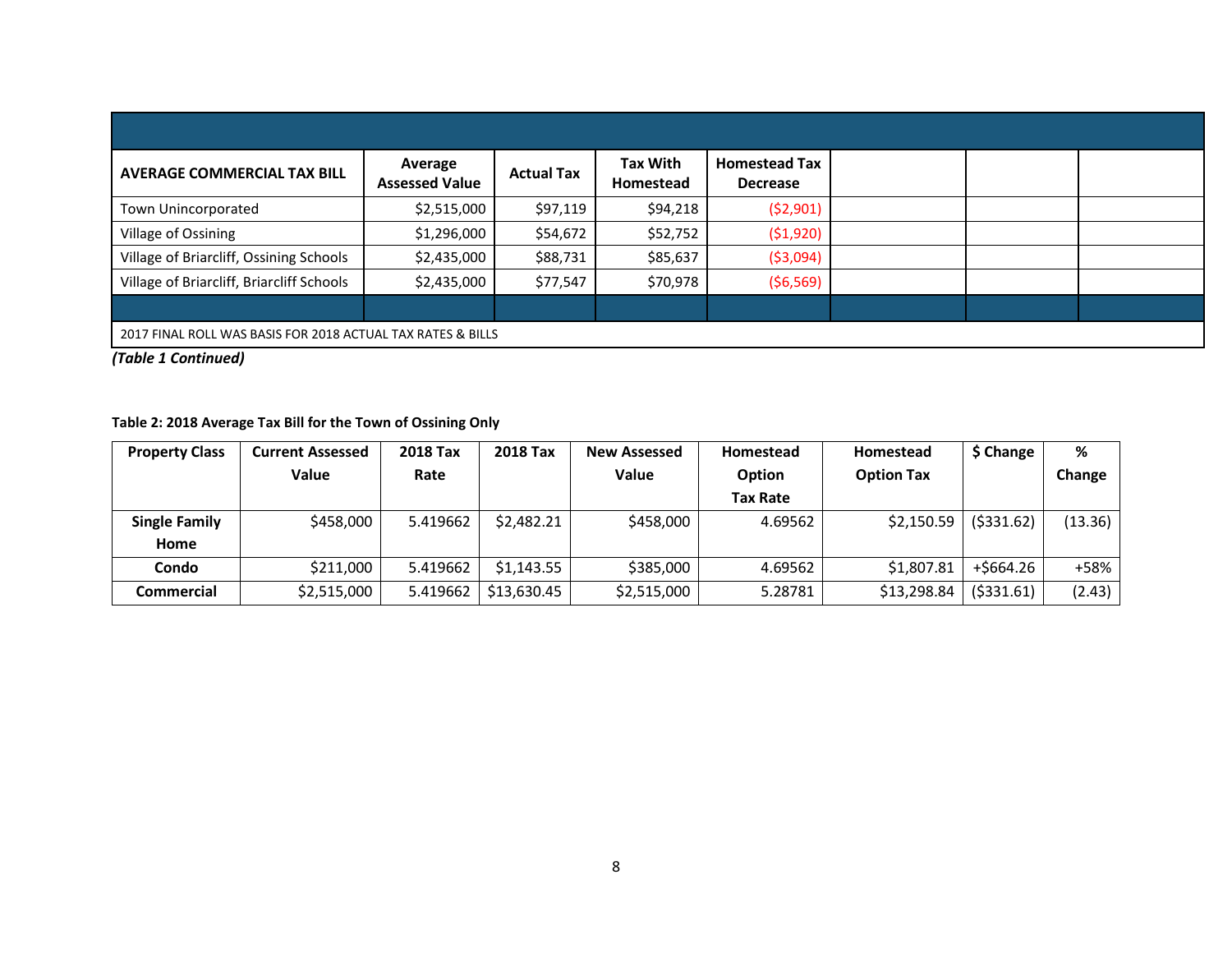A comparison of two recent sales in Ossining illustrates their point. A 2900 square foot 3 bedroom, 3 bath unit in a Planned Unit Development (PUD) was purchased for \$535,000 in May of 2018. Three months later, a 2352 square foot condominium unit with 2 bedrooms and 3 1/2 baths sold for \$550,000. The tax liability of the former was \$15,287; the latter, \$9,439. This is a difference of 38.3%. More generally, advocates of change show that, based upon data provided by the town, the average 2018 condominium tax burden in the Village of Ossining is about \$6,624 (45%) lower than that of comparably-valued non-condo-residences. (See Table 1)

These advocates have no particular commitment to the homestead/non-homestead option. If there was another way to achieve the equity they seek, they would likely consider it. But this option is the only path currently in place in New York law to this end.

### <span id="page-13-0"></span>Phase-in

Those who favor the homestead/non-homestead option acknowledge that the cost for condominium owners would be far greater than the benefit for owners of homes that are not condominiums. According to an estimate based upon data provided by the town assessor, Fernando Gonzalez, **the Homestead option's implementation would decrease the average homeowners' yearly property taxes by between 6 and 9.5 percent, while taxes for condominium owners would jump between 55 to 73 percent** (see Table 1). This would be between a \$4,470 and \$6,509 increase a year on average for condominium owners, and between a \$1,390 and \$2,701 decrease on average for other homeowners (see Table 1). Advocates would mitigate this negative impact on condominium owners by seeking special state legislation that would spread the impact out over a period of time; seven years has been mentioned.

## <span id="page-13-1"></span>Multi-jurisdictional Dimension

One caveat is in order. **These tax-shift estimates assume that if the town adopts the homestead/nonhomestead option then all village, town, and school taxes will be collected on a homestead/nonhomestead basis.** But the town's choice only directly effects its own assessment practice and, therefore, the levy for its own purposes. The town decision to adopt the homestead/non-homestead alternative opens up the option to the two villages and two school districts all or partly within the town of Ossining. But the governing boards of these entities must act independently to adopt it. In interviews for this study, leaders of these four governments expressed no affirmative interest in adopting homestead/non-homestead. **The potential average redistributive impact of adopting homestead/non-homestead in the Town alone is a \$664.26 (58%) increase in condominium owners' tax liability and a \$331.62 (13.36%) decrease for other town homeowners**. Commercial buildings would see their town tax bill decrease by \$331.61 (2.43%) (Table 2)

## <span id="page-13-2"></span>Disincentive for Conversions

 $\overline{a}$ 

Another reason to change to the homestead/non-homestead approach is to close the door on conversion-tocondominium status of existing properties and/or the legal classification of newly developed property as condominiums simply to achieve lower property taxes.<sup>13</sup> That is, a legal fiction is created that properties are condominiums with no basis in some actual distinctive character of these properties, to provide a tax savings. A recent series of stories in *the Syracuse Post Standard* revealed that this is a growing practice across New

<sup>13</sup> [https://www.lohud.com/story/money/personal-finance/taxes/david-mckay-wilson/2018/06/20/condo-tax-break](https://www.lohud.com/story/money/personal-finance/taxes/david-mckay-wilson/2018/06/20/condo-tax-break-limbo/715530002/)[limbo/715530002/](https://www.lohud.com/story/money/personal-finance/taxes/david-mckay-wilson/2018/06/20/condo-tax-break-limbo/715530002/)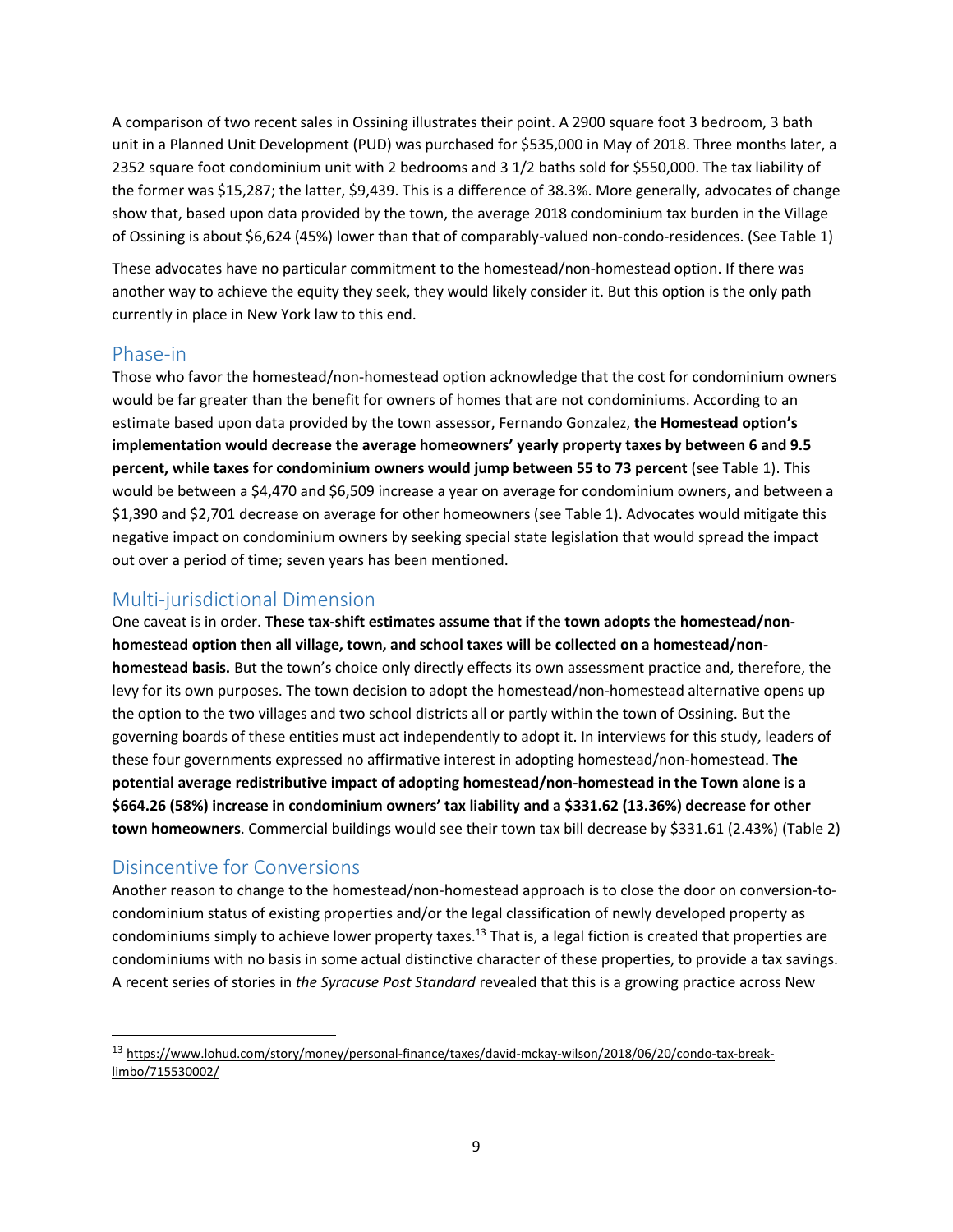York.<sup>14</sup> In Ossining, housing developed in connection with the Trump National Golf Course as condominiums gave owners there a 30% tax advantage. Ossining is among the localities that has recently adopted a local law, an option allowed under RPL 339-y(f) and RPTL 581(c), that bars a dwelling that has previously been assessed in a non-condo capacity from gaining a tax benefit by converting to a condominium .<sup>15</sup> But, though ameliorative state law has been proposed, there is still no local authority to deny or restrict the tax benefit that arises from newly-built condominiums.

# <span id="page-14-0"></span>The Arguments for No Change

The defenders of the status quo in property taxation in Ossining offer these arguments:

- Fairness requires the community to sustain the tax practices for condominiums that it knowingly accepted when these residences were reviewed and approved for construction in Ossining;
- Lower taxes are justified by lower levels of consumption of public services by condominium residents;
- The financial impact of change on condominium owners is draconian and would drive community members from their homes in Ossining;
- The homestead/non-homestead option places too heavy, too unpredictable a tax burden on commercial properties, impeding the community's economic development; and,
- As a practical matter, once adopted the homestead/non-homestead option is not reversible if it proves problematic.

## <span id="page-14-1"></span>Equity

 $\overline{a}$ 

Condominium owners offer an alternative idea of fairness to that advanced by their adversaries. Their condominiums in Ossining, they argue, were almost all built or converted after the adoption of the NYS Environmental Quality Review Law (1982). They were therefore approved for construction by the town government when state law required a review process that included consideration of tax and service impacts on the community, and with their preferential assessment treatment already embedded in law. The town made this "deal" eyes open. People bought properties on its basis. The town, they say, should keep the bargain it made.

The broad implication of this argument – that public policy once made cannot be changed if the change negatively affects some citizens − is unsustainable. Conditions in the community inevitably evolve over time; governing bodies are obligated to consider whether these changing conditions require policy adjustments or even the replacement of established policies with newer approaches. Nonetheless, as discussed below, the highly negative financial effects to condominium owners' homestead/non-homestead adoption are a legitimate concern for policy makers and have been an important consideration for other communities in the region that have faced this choice.

<sup>&</sup>lt;sup>14</sup> Michelle Breidenbach, NY State Gives Condo Owners Millions In Property Tax Breaks; The Rest Of Us Pay For It May 2, 2018 [https://www.syracuse.com/state/index.ssf/2018/05/big\\_property\\_tax\\_break\\_for\\_ny\\_condos\\_leaves\\_neighbors\\_to\\_pick\\_up\\_t](https://www.syracuse.com/state/index.ssf/2018/05/big_property_tax_break_for_ny_condos_leaves_neighbors_to_pick_up_the_bill.html) [he\\_bill.html](https://www.syracuse.com/state/index.ssf/2018/05/big_property_tax_break_for_ny_condos_leaves_neighbors_to_pick_up_the_bill.html)

<sup>15</sup> Ossining Code Article IX §180-32 (2009)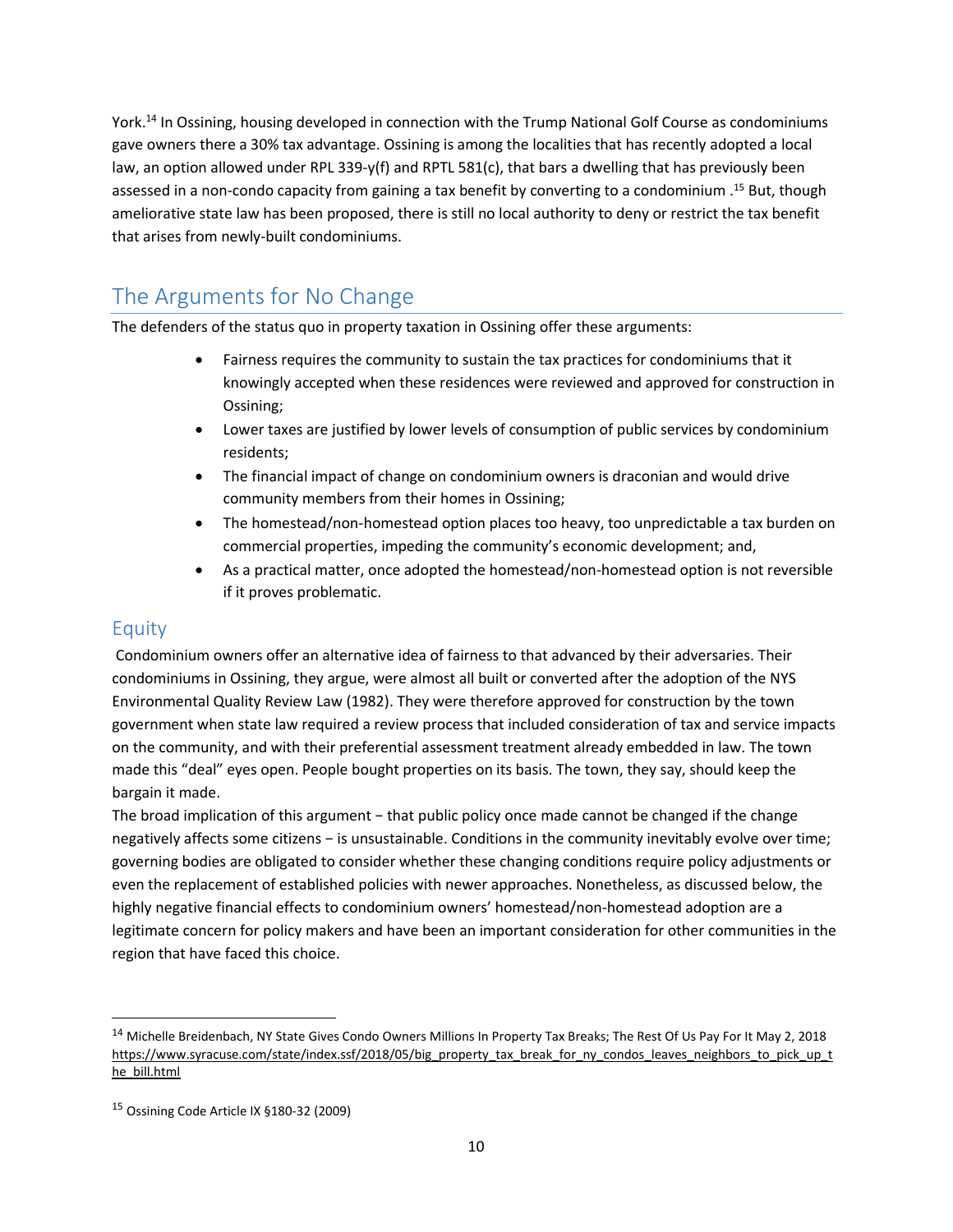# <span id="page-15-0"></span>Demand for Services

The idea that condominium owners are justified in paying fewer taxes because they consume fewer local government services, especially school services, is fundamentally flawed. Ossining does levy some fees on citizens/owners/consumers for specific services: water and sewer is an example. But taxes are not fees for services. They are general levies to meet the needs of the entire community, to assure community wellbeing. School taxes, although levied to support a single service, are paid by all property owners because schools are regarded as a social good, providing broad and fundamental societal value. Additionally school services are geographically specific; it is widely understood that good schools elevate property values for all who live in their service area. Whether or not condominium owners demand more or fewer school services than other citizens in the town is measurable but is essentially irrelevant as a justification for a lower tax burden on them.

# <span id="page-15-1"></span>Unaffordability

Regarding the board's adoption of homestead/non-homestead making Ossining unaffordable for some or all current condominium owners, the empirical question cannot be properly examined with available information. We can and do measure the potential size of the tax increase for some and – as shown − it is substantial. But determining "unaffordability" requires that we know the direct impact of these added taxes on each condominium owner relative to his or her capacity to pay. There were 1845 condominiums in Ossining in 2017. The affordability of tax increases for their owners due to a change to homestead/nonhomestead will certainly be quite variable. Individual level data to measure how much impact for how many is not available.

### <span id="page-15-2"></span>Decline in Property Values

According to one analysis using data from Zillow, Moody's Analytics, and ATTOM Data Solutions, there will be an 11.1% average decline in Westchester homes value due to caps on the deductibility of state taxes and mortgage interest for federal tax purposes adopted in 2017; the greatest impacts will be on the highest end of the market.<sup>16</sup> Increased taxes on condominiums will add to their value loss, while decreased taxes on other residential properties will increase their value. One developer with extensive experience in building condominiums in Westchester, a strong opponent of homestead/non-homestead, asserts that each \$1,000 increase in taxes reduces value by \$20,000.<sup>17</sup> This is probably an overstatement. According to one model designed to assist potential home buyers to assess affordability, a family considering the purchase of a \$550,000 condominium in Ossining under current taxes, a \$60,000 down payment and a mortgage interest rate of 5% would have all-in monthly costs of about \$4,470. To keep their monthly costs about the same, that family might pay only \$496,000 for the same unit, if taxes were collected at the level required under the homestead/non-homestead option.

### <span id="page-15-3"></span>Economic Impact

 $\overline{\phantom{a}}$ 

Some government officials and business leaders in jurisdictions that have adopted the homestead/nonhomestead option believe that this approach has been bad for the local economy. Al Samuels, long-time head of the Rockland Business Association, said that it had opposed the practice for decades. That's because

<sup>16</sup> <https://www.curbed.com/2017/12/29/16808148/tax-bill-housing-market-calculate-change>

<sup>17</sup> Interview with Martin Ginsberg, September 13, 2018.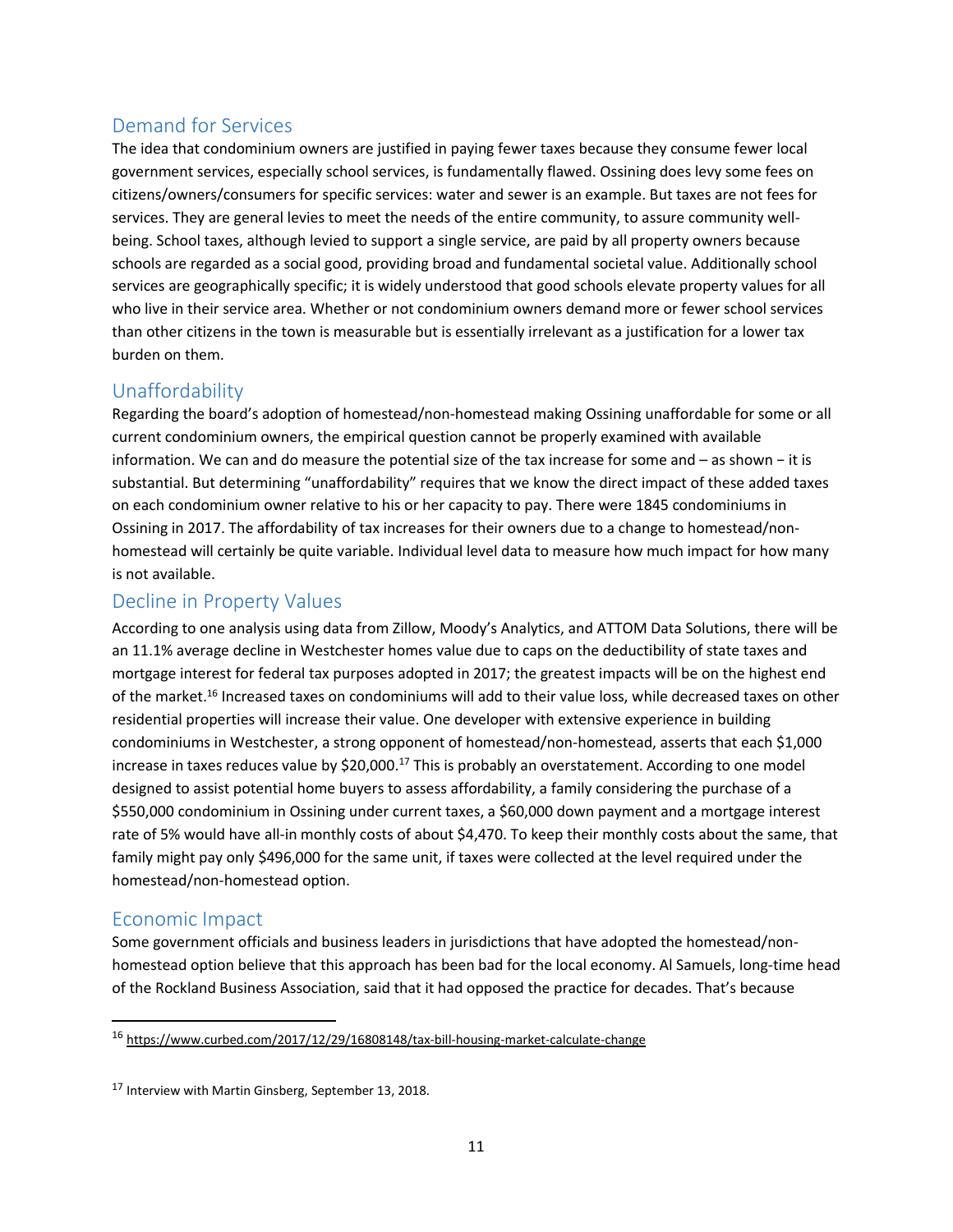commercial values in most suburbs grow more slowly than values for residences, if they grow at all. (In fact, in a number of places that aggregate value of commercial and industrial property, it has steadily declined.) Under these conditions, the rate of taxation of the non-homestead piece of the pie must grow faster and less predictably than does the homestead rate to deliver its required (largely fixed) portion of the levy; potentially creating a destructive cycle that provides a disincentive to commercial and industrial recovery, or additional development.

However, projections made by the Ossining town assessor in 2016 showed minimal potential increase in tax levy for commercial property from the adoption of a homestead/non-homestead system and an actual decrease for industrial properties. Under a replication done for this study, if homestead/non-homestead were in place for Ossining in 2018, the homestead tax rates per \$1,000 of assessed value for Ossining would be \$4.69562 for the town. And, if these jurisdictions opted in, assessment per \$1,000 of value would be \$9.80036 for the Village of Ossining, \$5.10773 for the Village of Briarcliff, \$22.7022 for the Ossining School District, and \$20.06993 for the Briarcliff School District. At the same time, non-homestead rates would be \$6.00805 for the town, \$10.35190 for the Village of Ossining, \$5.18387 for the Village of Briarcliff, \$24.21854 for the Ossining School District, and \$19.17050 for the Briarcliff School District (see Table 3). In addition, the non-homestead to homestead tax ratio for each jurisdiction within the town would range from 0.9554 to 1.126. This means there would be very little difference between the tax rates of homestead and nonhomestead properties. In fact, in the Briarcliff Manor School District homestead properties would be taxed at a slightly higher rate than non-homestead properties.

| <b>Jurisdiction</b>       | 2018        | 2018 Homestead | 2018 Non-            | Non-Homestead    |
|---------------------------|-------------|----------------|----------------------|------------------|
|                           | Current     | Tax Rate \$    | <b>Homestead Tax</b> | /Homestead Ratio |
|                           | Tax Rate \$ |                | Rate \$              |                  |
| <b>Ossining Town-wide</b> | 0.753713    | 0.68329        | 0.72024              | 1.054            |
| Ossining                  | 5.419662    | 4.69562        | 5.28781              | 1.126            |
| Unincorporated Town       |             |                |                      |                  |
| <b>Ossining Village</b>   | 10.849236   | 9.80036        | 10.35190             | 1.056            |
| <b>Briarcliff Manor</b>   | 5.494999    | 5.10773        | 5.18387              | 1.015            |
| Village                   |             |                |                      |                  |
| <b>Ossining School</b>    | 25.018840   | 22.37022       | 24.21854             | 1.083            |
| <b>District</b>           |             |                |                      |                  |
| <b>Ossining Library</b>   | 1.004475    | 0.89814        | 0.97234              | 1.083            |
| <b>Briarcliff Manor</b>   | 21.430194   | 20.06993       | 19.17050             | 0.9554           |
| <b>School District</b>    |             |                |                      |                  |

**Table 3: Tax Rates within the Town of Ossining if the Homestead Option Is Adopted**

This contrasts with experience elsewhere. Charts 1, 2, and 3 show the ratio of non-homestead to homestead rates in southern New York suburban communities for towns, villages and school districts that have adopted this system and for which we were able to obtain data. Note that commercial properties in each jurisdiction pay at significantly higher rates than do residential properties in all instances. The ratio ranges from 1.38 (Pelham) to 2.38 (Stony Point) for towns, 1.27 (Rye Neck) to 1.96 (Clarkstown) for school districts, and 1.21 (Nyack) to 1.55 (Rye Brook) for villages.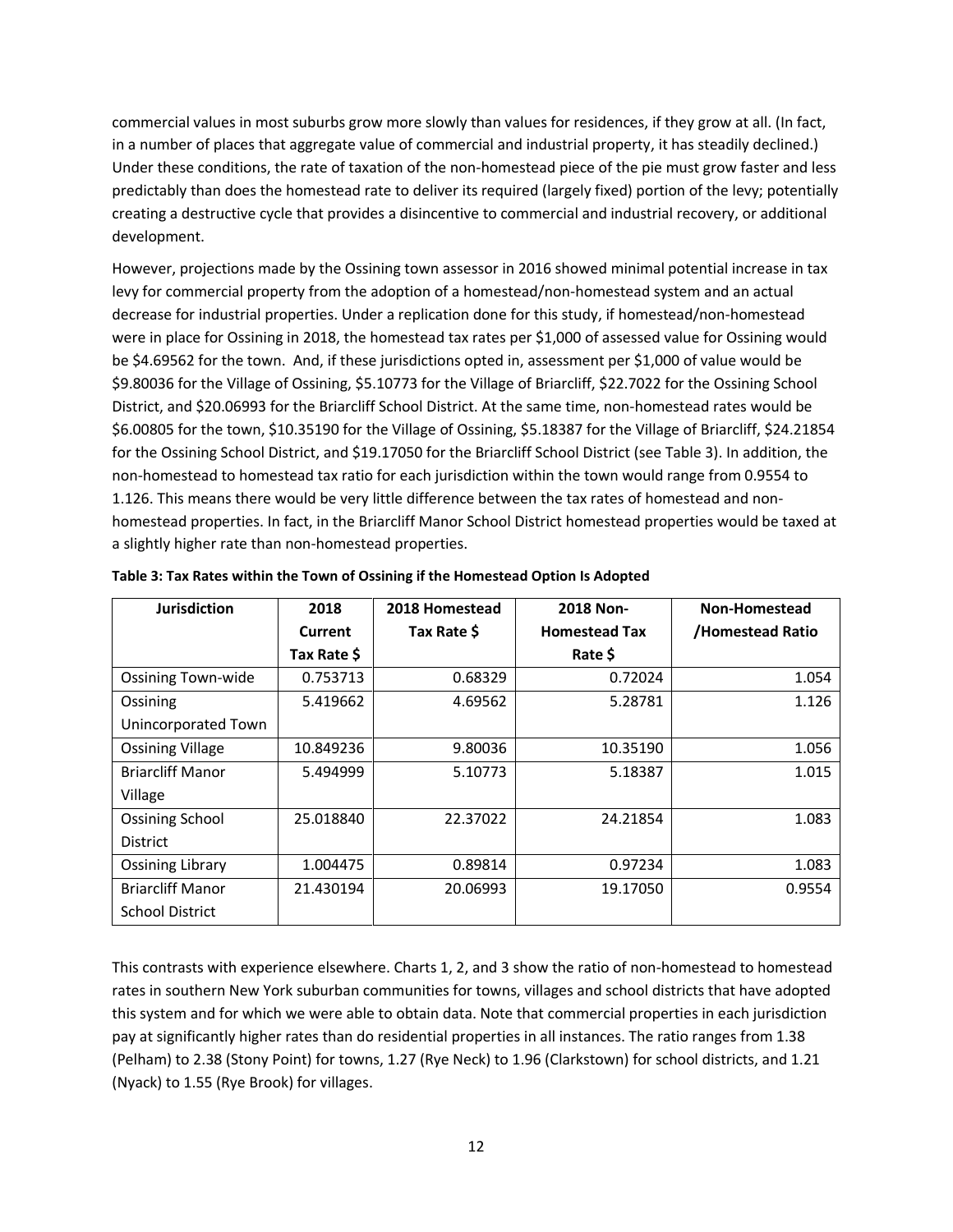



**Figure 2**

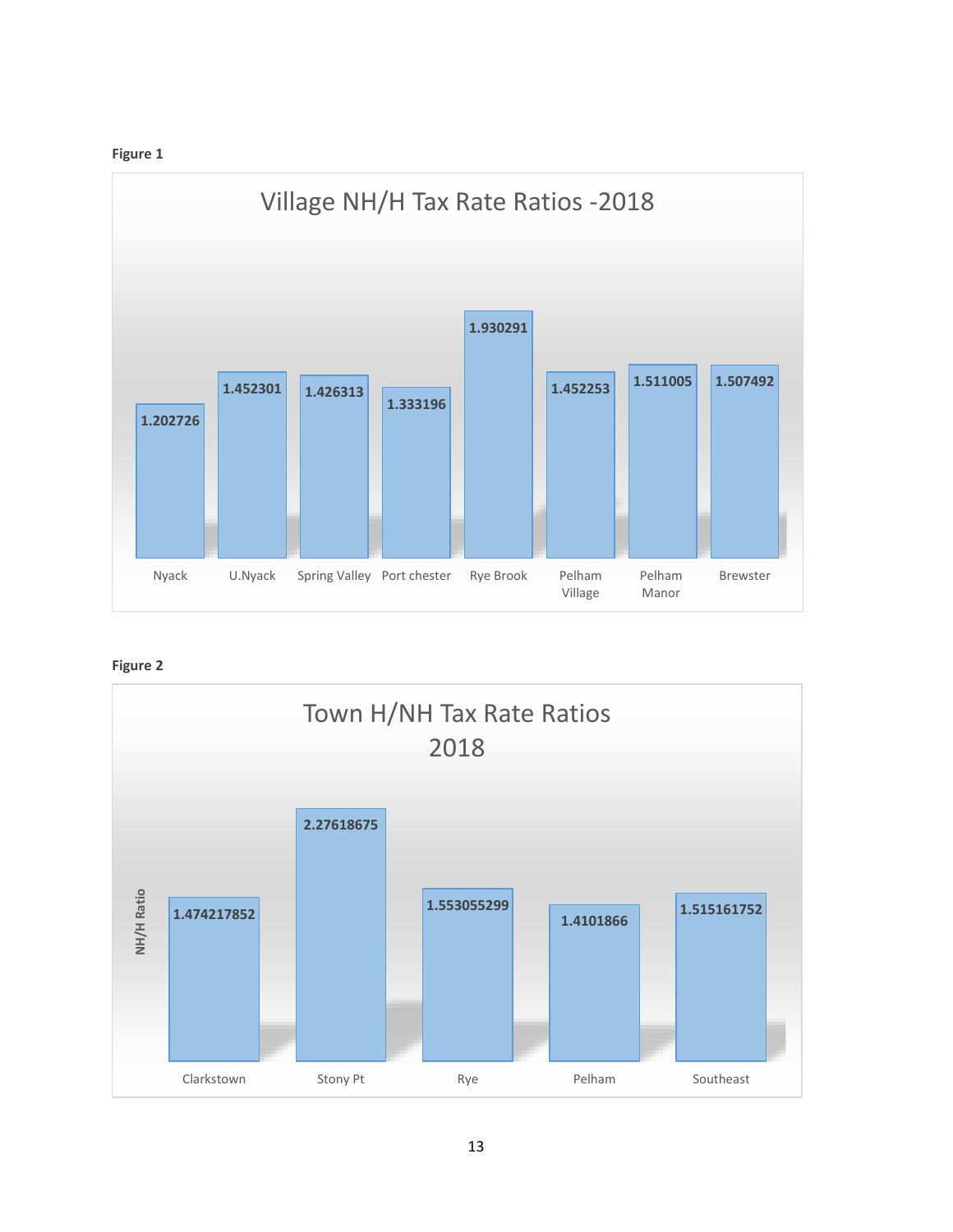



# <span id="page-18-0"></span>Previous Research

 $\overline{a}$ 

The most recent study of the impact of homestead/non-homestead adoption, which included a review of earlier work, reached three major conclusions:

- "Higher property taxes paid by non-homestead property owners are borne mostly by those owners, are capitalized in a property's value, and have a negative impact on that value";
- "Differential rate of growth in value of homestead and non-homestead properties tends to widen the gap between the relative effective tax rate of the two property classes"; and,
- There is no statistical evidence that higher commercial property tax rates under the homestead property tax system have significant influence on business location decisions, but the homestead tax system has a "perceptual as well as real affect" on these decisions."<sup>18</sup>

<sup>&</sup>lt;sup>18</sup> Tom Cetrino and Gerald Benjamin "Classification of Property for Taxation in New York State: Issue and Options" CRREO Discussion Brief #13 – Fall 2014. P. 7.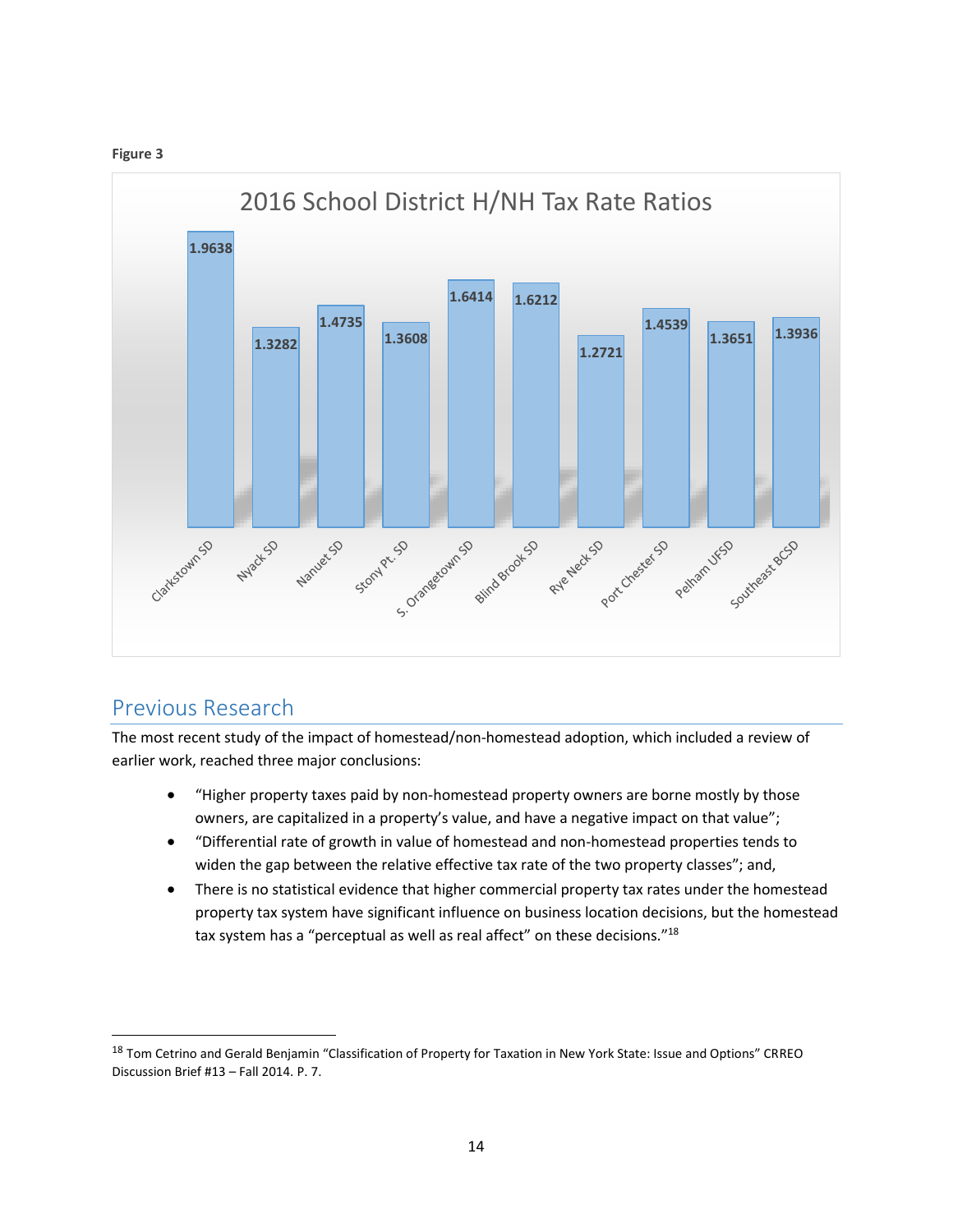Additionally, work by Economics Professor John Yinger of Syracuse University cited the negative effect on business locational decisions of a widening gap, with no apparent cap, of the homestead/non-homestead option.<sup>19</sup>

Reactions in public meetings by advocates of the adoption of homestead/non-homestead brought into question the relevance of this research for Ossining. It was based, they argue, on experience in cities buffeted by large-scale social and economic change, not largely residential suburban communities. Moreover, they say, some smaller Hudson Valley cities − Beacon and Kingston were cited – actually have recently enjoyed a robust commercial real estate revival.



Figure 4

# <span id="page-19-0"></span>Interjurisdictional Comparison

To address this objection we sought information about the experience with the homestead/non-homestead option in suburban communities in Westchester and Rockland Counties from current and former elected officials, assessors and property tax administrators.

### <span id="page-19-1"></span>Non-adopters

 $\overline{a}$ 

Westchester, Rockland and Putnam counties have a number of towns with a significant number of condominiums but only a minority have done the necessary revaluation that makes them eligible for

<sup>&</sup>lt;sup>19</sup> Tom Cetrino and Gerald Benjamin "Classification of Property for Taxation in New York State: Issue and Options" CRREO Discussion Brief #13 – Fall 2014. P. 7.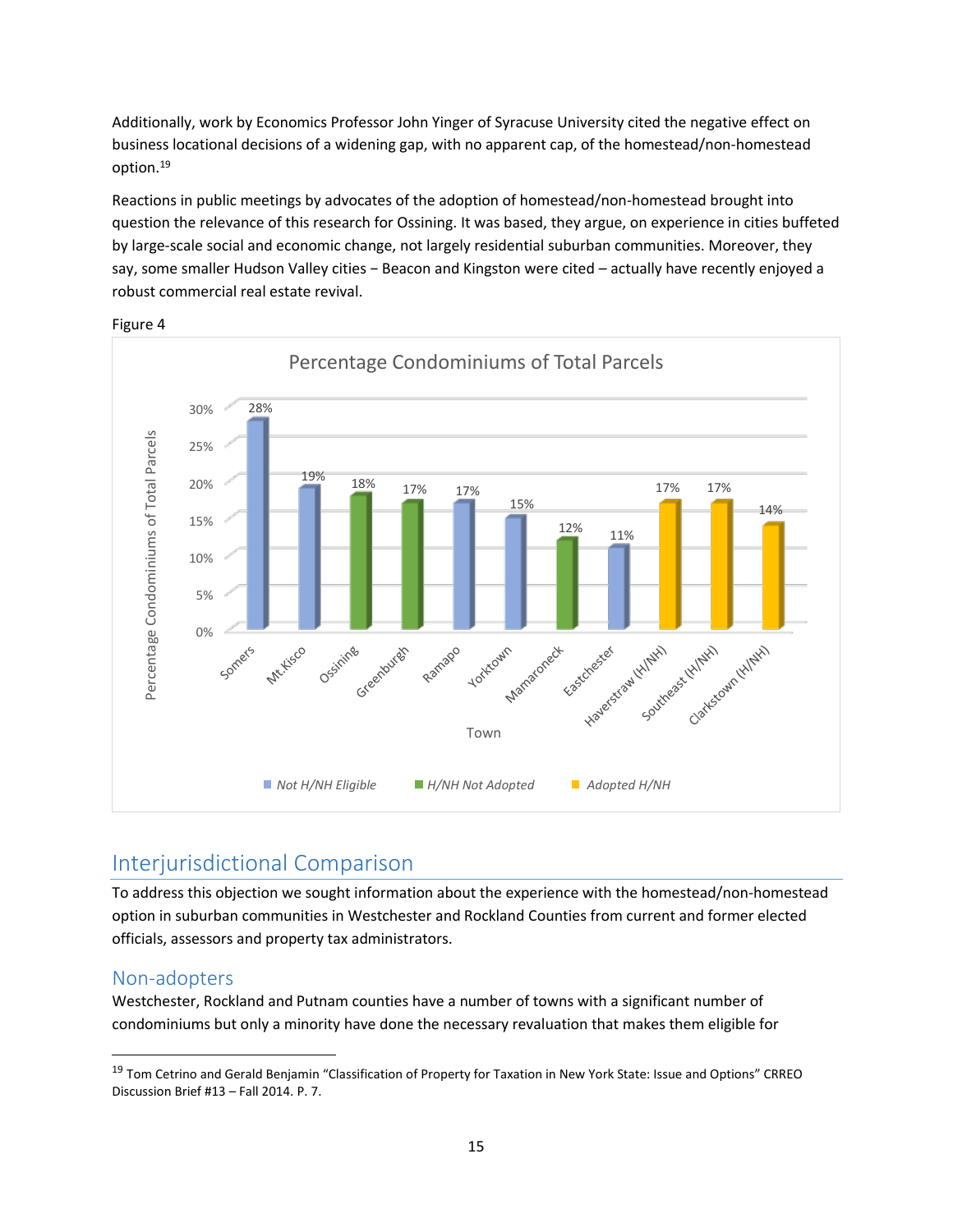adoption of homestead/non-homestead (Chart 4). A 2017 press account noted that there were five towns in Westchester and Putnam Counties in addition to Ossining that had done revaluations in the previous five years but chose *not* to adopt the homestead/non-homestead option: Mamaroneck, Scarsdale, North Salem, Greenburgh and Carmel. Scarsdale and North Salem have a handful of condominiums and Carmel relatively few; change to homestead/non-homestead in these towns would have little impact. So, the salient comparisons are with Greenburgh and Mamaroneck.

Ossining has 67% of its parcels dedicated to housing, with 18% of these condominiums. Greenburgh has 65% of its parcels devoted to housing, and Mamaroneck 72%; the percentage of their parcels that are condominiums is 17% and 12%, respectively. Both of these towns are more affluent than Ossining. Average family income in Mamaroneck and Greenburgh (\$114.5K, \$115.2K) in 2016 was higher than in Ossining (\$82.4K). (Table 4)

Leaders in Greenburgh and Mamaroneck said that one key reason for their decision not to adopt homestead/non-homestead was the potential tax shock for condominium owners, who had assumed a certain level of taxation when they purchased their properties; that is, fairness.<sup>20</sup> Steve Altieri, town administrator in Mamaroneck, noted that adopting homestead non-homestead there would have added significantly to the tax-shift effect of the revaluation itself. Local conditions were also significant. Some earlier built condos in the community would retain preferred assessment treatment under the law. Affluent homeowners did not strongly advocate change. Nor was there active involvement by the town's small business community. <sup>21</sup>

 $\overline{\phantom{a}}$ 

<sup>&</sup>lt;sup>20</sup> Interview of Gerald Benjamin with Supervisor Paul Feiner, August 2, 2018, and Supervisor Nancy Seligson, September 6, 2018. See David Proper Carmel Town Board Against Homestead Tax Option,' December 23, 2016 <https://www.theexaminernews.com/lobue-tamagna-wrestle-over-county-busing-system-2/>

<sup>21</sup> Interview by Gerald Benjamin, September 6, 2018.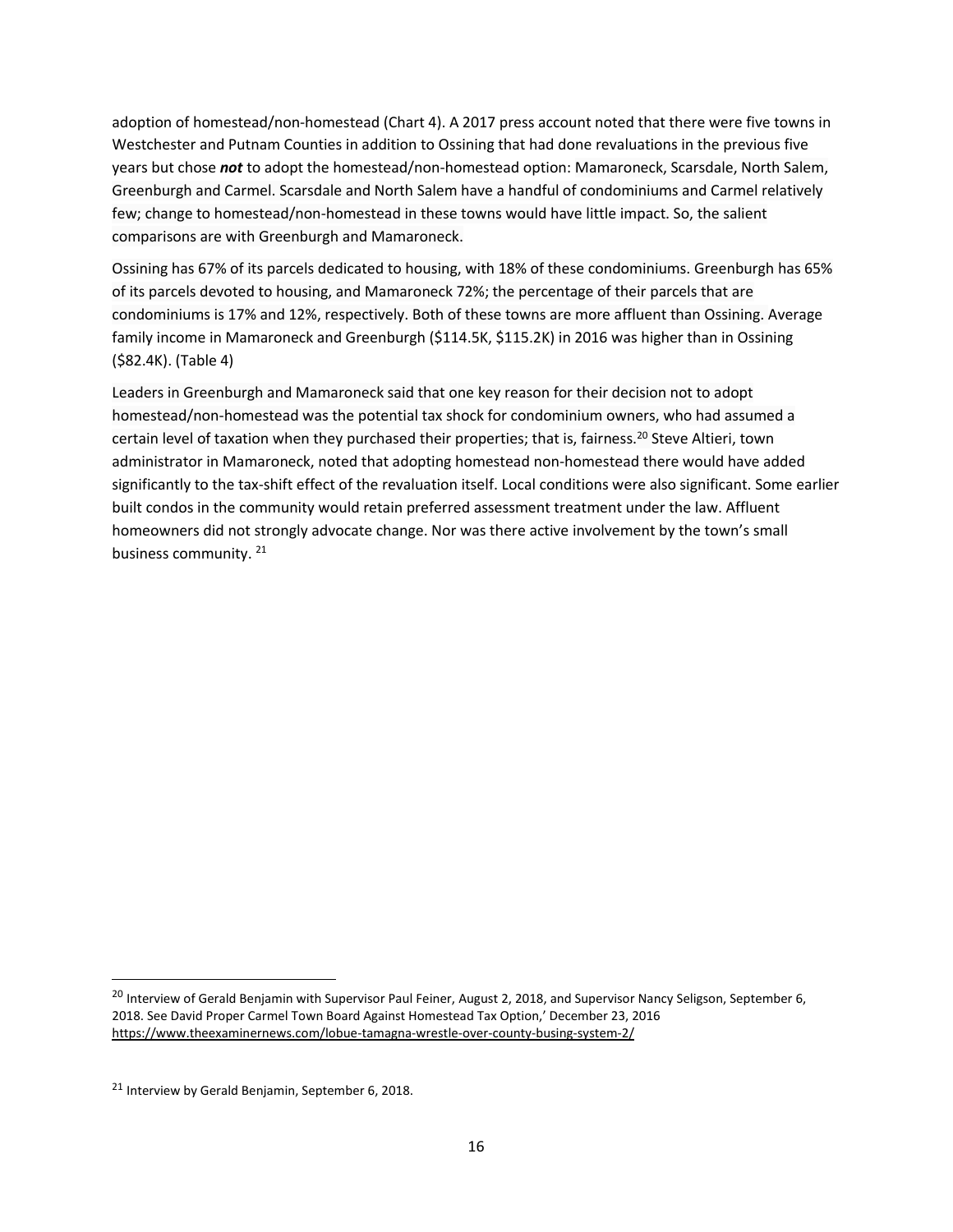#### **Table 4**

| Five Points of Comparison - Ossining and Other Suburban Towns |                 |                 |                         |                   |            |                 |               |                  |                                             |  |
|---------------------------------------------------------------|-----------------|-----------------|-------------------------|-------------------|------------|-----------------|---------------|------------------|---------------------------------------------|--|
| Town                                                          | Assessment<br>% | Town            | %<br><b>Residential</b> | Town              | %<br>Condo | Town            | Per<br>Capita | Town             | <b>Median</b><br><b>Household</b><br>income |  |
| Eastchester                                                   | 1.13            | Mt. Kisco       | 63                      | Eastchester       | 11%        | Ramapo          | \$26,007      | Mt. Kisco        | \$66,265                                    |  |
| Yorktown                                                      | 2.35            | Greenburgh      | 65                      | Mamaroneck        | 12%        | Haverstraw      | \$30,627      | Ramapo           | \$67,891                                    |  |
| Ramapo                                                        | 11.9            | <b>Ossining</b> | 67                      | Clarkstown        | 14%        | Mt. Kisco       | \$37,432      | Haverstraw       | \$72,376                                    |  |
| <b>Somers</b>                                                 | 12.21           | Ramapo          | 67                      | Yorktown          | 15%        | Southeast       | \$40,128      | <b>Ossining</b>  | \$82,440                                    |  |
| Mt. Kisco                                                     | 16.27           | Yorktown        | 69                      | Greenburgh        | 17%        | <b>Ossining</b> | \$41,218      | <b>Southeast</b> | \$91,818                                    |  |
| Clarkstown (H/NH)                                             | 31.5            | Eastchester     | 72                      | <b>Haverstraw</b> | 17%        | Clarkstown      | \$45,406      | Clarkstown       | \$105,364                                   |  |
| Haverstraw (H/NH)                                             | 93.92           | Mamaroneck      | 72                      | Ramapo            | 17%        | Yorktown        | \$48,188      | Yorktown         | \$108,616                                   |  |
| <b>Ossining</b>                                               | 100             | Haverstraw      | 72                      | <b>Southeast</b>  | 17%        | Somers          | \$56,284      | Eastchester      | \$110,360                                   |  |
| Greenburgh                                                    | 100             | Southeast       | 76                      | <b>Ossining</b>   | 18%        | Greenburgh      | \$60,224      | Somers           | \$114,145                                   |  |
| Mamaroneck                                                    | 100             | Somers          | 85                      | Mt. Kisco         | 19%        | Eastchester     | \$70,207      | Mamaroneck       | \$114,509                                   |  |
| Southeast (H/NH)                                              | 100             | Clarkstown      | 90                      | Somers            | 28%        | Mamaroneck      | \$75,915      | Greenburgh       | \$115,249                                   |  |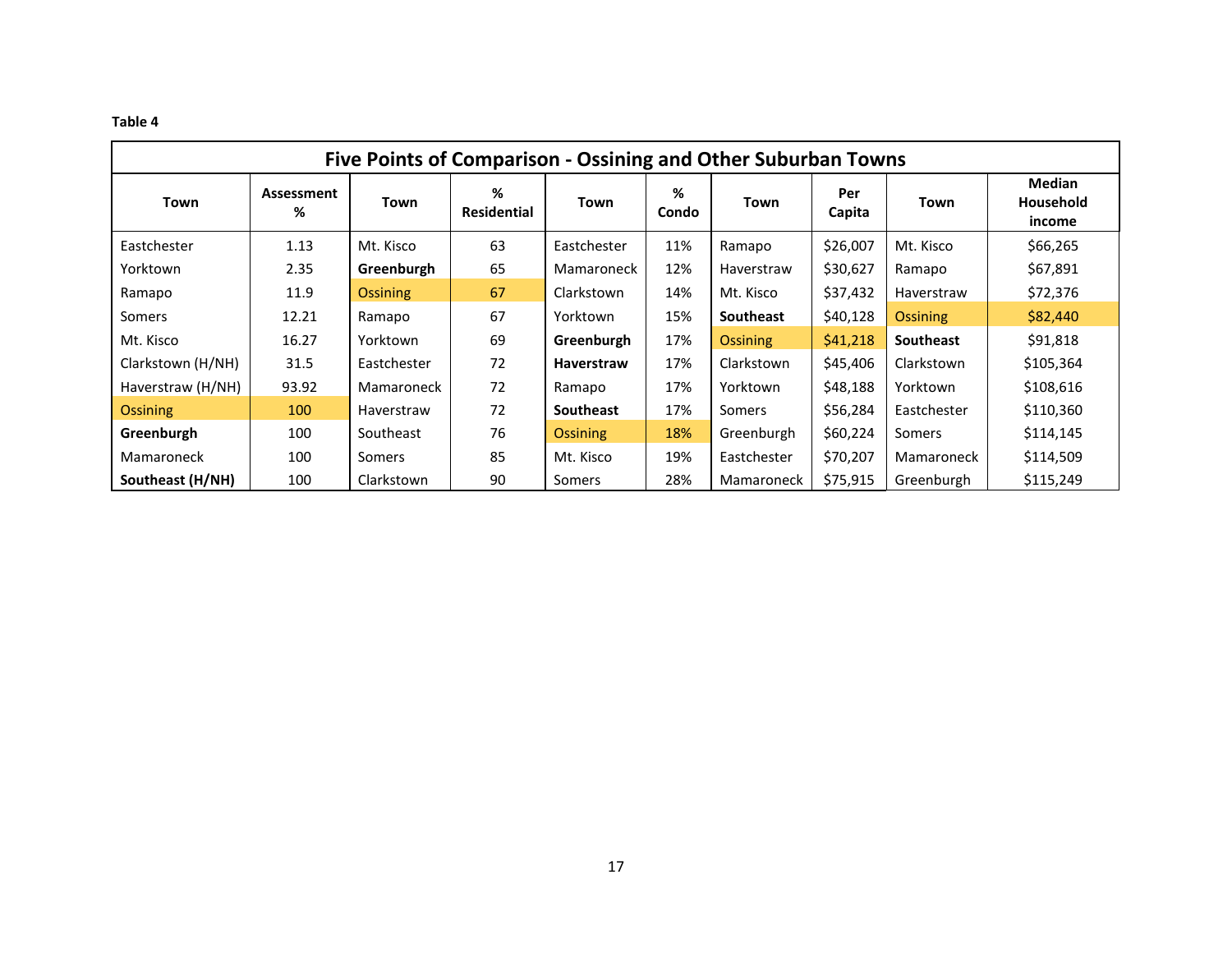#### <span id="page-22-0"></span>Adopters

Ossining's non-homestead sector and level of family income is similar to that in three towns with a substantial number of condominiums that did adopt homestead/non-homestead, but it has a modestly higher portion of commercial parcels. Reports from these towns on the effect of this choice were not consistent. Officials in Southeast, where it was adopted in 1996, reported homestead/non-homestead was "accepted as fair" by homeowners, condominium owners and businesses in their community and has not been an impediment to commercial development. However when the town and school district adopted the homestead system there was a great deal of opposition from condominium owners, particularly when the estimated school taxes were released to the public. Despite this opposition the town and school district adopted the homestead system to protect homeowners from a very large increase in their property taxes arising from the countywide revaluation conducted in 1996. Town and school district officials felt the protection provided to homeowners from significantly increased property taxes due to revaluation outweighed the increase in taxes condominium owners had to pay due to the loss of their tax break.

In Haverstraw and Clarkstown, however, homestead/non-homestead was viewed as having a significant negative effect on the local economy, especially because, local leaders said, these towns near New Jersey and must compete for business locations with municipalities in that state.<sup>22</sup> One supervisor described the homestead/non-homestead system to be a "necessary evil" used to mitigate the negative effect of a number of events with traumatic impact on the local tax base.

#### <span id="page-22-1"></span>Professional Best Practice

Bill Beckmann, an assessor with extensive experience in Rockland County towns and currently the assessor in Stony Point, described homestead/non-homestead as a kind of "heroin for homeowners" because it creates dependency; once adopted, the "cold turkey" tax shock of returning to a single rate system made such a reversal politically impossible. Beckmann attributed the loss of the manufacturing /industrial property tax base in the Route 303 corridor in Rockland to the progressively worsening impact of the homestead/nonhomestead system in the county's towns over time.

Though they did not say that it elevated the workload of their offices (except if divergent adoption choices by towns villages and school districts resulted in a need to maintain two tax roles), assessors interviewed for this study did not favor the homestead/non-homestead system. This reflected the long-held position of their statewide association that "Articles 18 and 19 of the Real Property Tax Law have become an administrative nightmare and leads ... [sic]... to inequity and political conflict in the assessment process." $^{23}$ 

### <span id="page-22-2"></span>Year to Year Volatility

 $\overline{a}$ 

A major concern with the homestead non-homestead system is its alleged volatility: opponents say that when it is used, tax obligations for properties in one or the other of the two classes (usually the nonhomestead class) move very significantly from year to year. We attempted to measure this by tracking

<sup>&</sup>lt;sup>22</sup> A Pattern for Progress study prepared in 2016 for the Rockland Business Association found homestead/non-homestead to be burdensome for local businesses http://www.pattern-for-progress.org/what-we-do/directed-research-services/recentdirected-research/

<sup>23</sup> <https://www.nyassessor.org/legislative-agenda.html>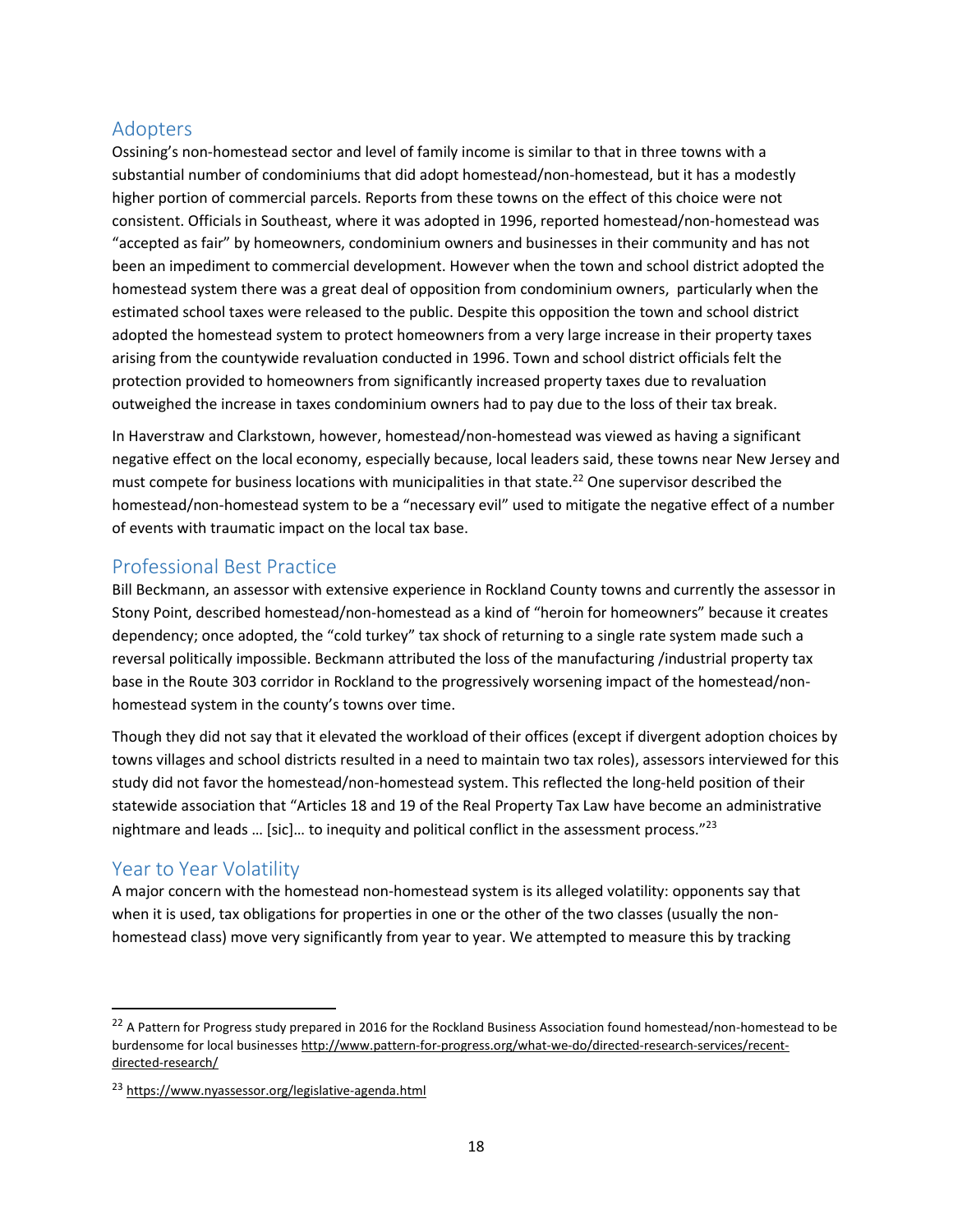changes over time in the ratio of non-homestead to homestead tax rates in selected suburban towns, villages, and school districts that use this system for which we could get data.

The results are presented in charts 5, 6 and 7. Volatility appears to be a lesser problem for town taxes. The ratio moves minimally and within a relatively narrow band for Clarkstown, Southeast and Pelham. It is greater in Rye, and much higher and far less predictable in Stony Point.

The pattern seems similar for villages, with relative stability in the ratio, especially in recent years. The exception is Rye Brook, with relatively high non-homestead burden, and a precipitous increase in the nonhomestead rate relative to the homestead rate in 2018.

By far the greatest proportion of property taxes is collected by school districts, and it is here that the ratio between non-homestead and homestead rates is most variable. The Clarkstown and South Orangetown districts have the highest rates. At different rate levels, major year to year change in the slope of the line is evident in more recent years for four of the nine districts for which we have data. Sometimes this reflects special local circumstances. The Blind Brook School District reported in its 2018-2019 budget message that "… the District was hit with an unexpected tax certiorari settlement expense of \$4.75 million dollars because of the Town of Rye's overassessments of the Doral and Reckson properties. The District has borrowed money to pay these tax refunds and now must begin budgeting to pay the principal and interest payments on these 20 year bonds."

As noted, to constrain volatility in rates, the original legislation establishing the homestead/non-homestead option limited to 5% the annual shift in the "base proportion" made up by either of the classes. More recently, to "create stability in the tax base from year to year" a further limit of 1% was applied by special law to specific places by the state legislature. This was done for Clarkstown in 2017-2018 and Orangetown for 2018-2019.<sup>24</sup>

Most recent planning documents indicate that Ossining's intent is to remain largely a residential community. The town has 53 rental apartments under construction and another 189 approved. An additional 383 units are being built largely for seniors − for independent living, assisted living and care of those with Alzheimer's and related conditions. So, if homestead/non-homestead is adopted for the town, the homestead class has significant near-term assured growth in its base. As noted, modeling shows that the immediate tax increase from change on the non-homestead side is small. There are some examples in other towns of severe negative impact over time – highly volatile, rapidly increasing property taxes especially for the non-homestead class. But evidence also shows that increased year-to-year burden upon its share of the base over time can be contained (though repeated passage of special state legislation is an uncertain strategy.)

 $\overline{a}$ 

<sup>&</sup>lt;sup>24</sup> Real Property Tax Law §1903.3.III and xix (two paragraphs, same number). [https://assembly.state.ny.us/leg/?default\\_fld=&leg\\_video=&bn=A07513&term=2017&Summary=Y&Memo=Y](https://assembly.state.ny.us/leg/?default_fld=&leg_video=&bn=A07513&term=2017&Summary=Y&Memo=Y)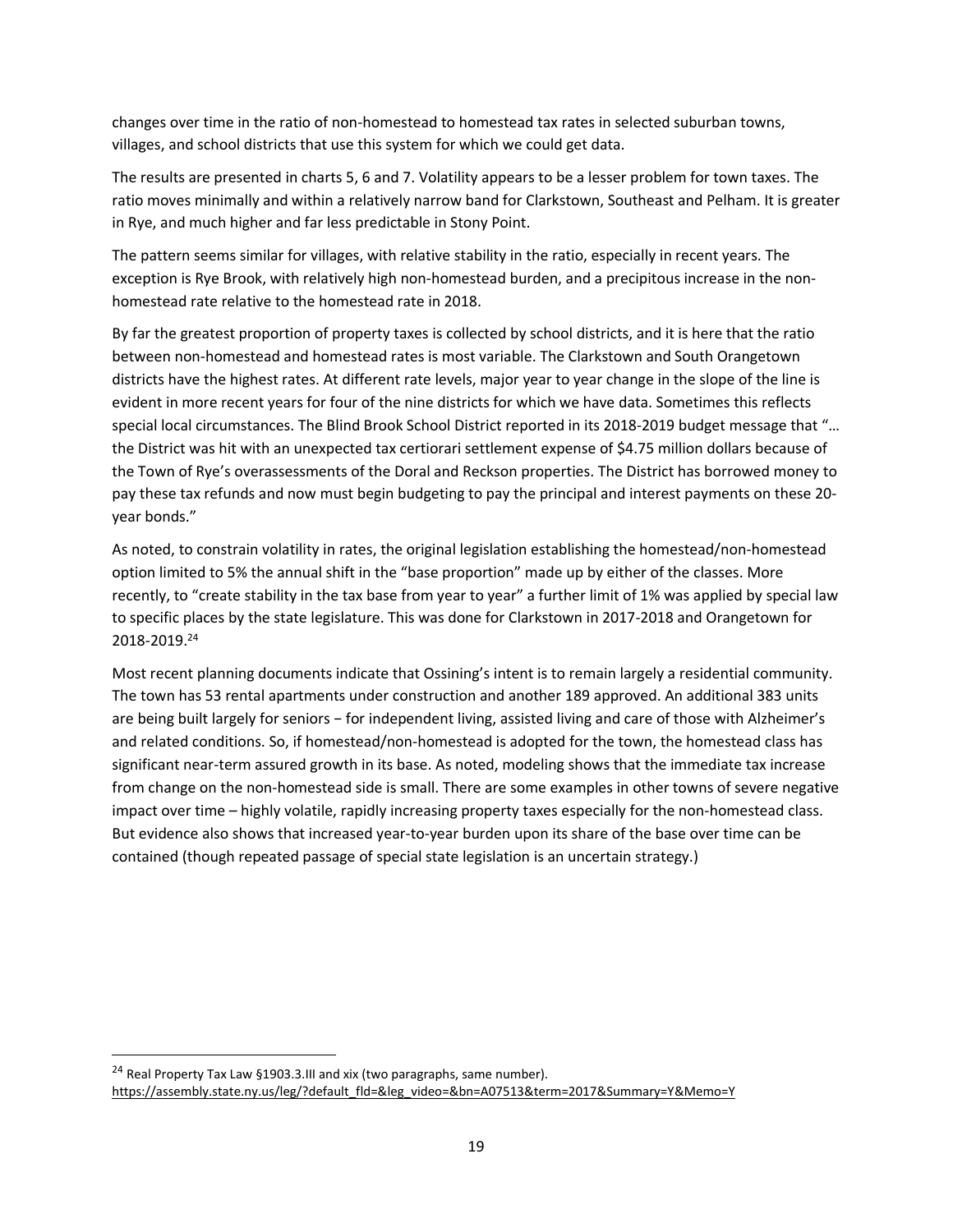

#### **Figure 5**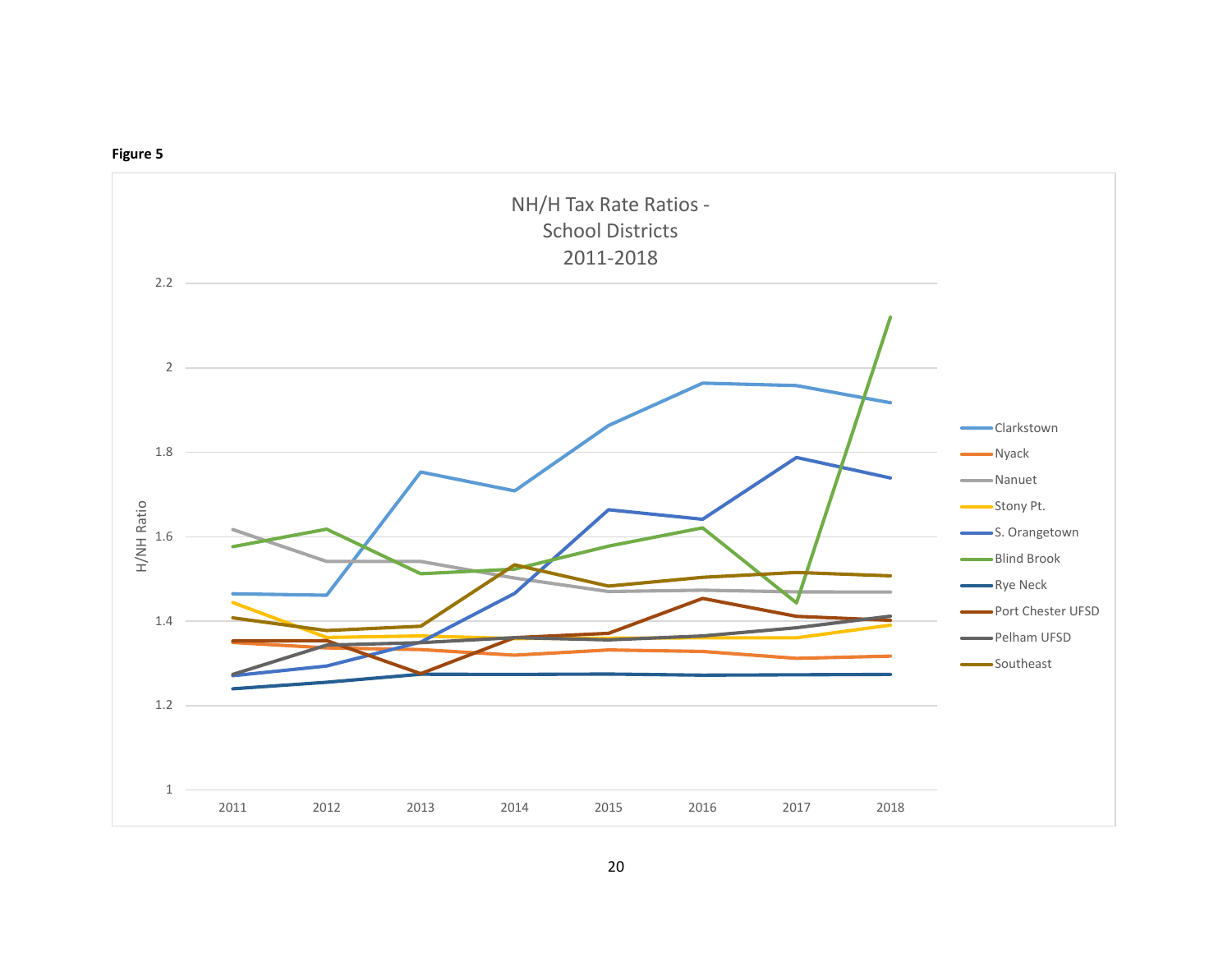#### **Figure 6**

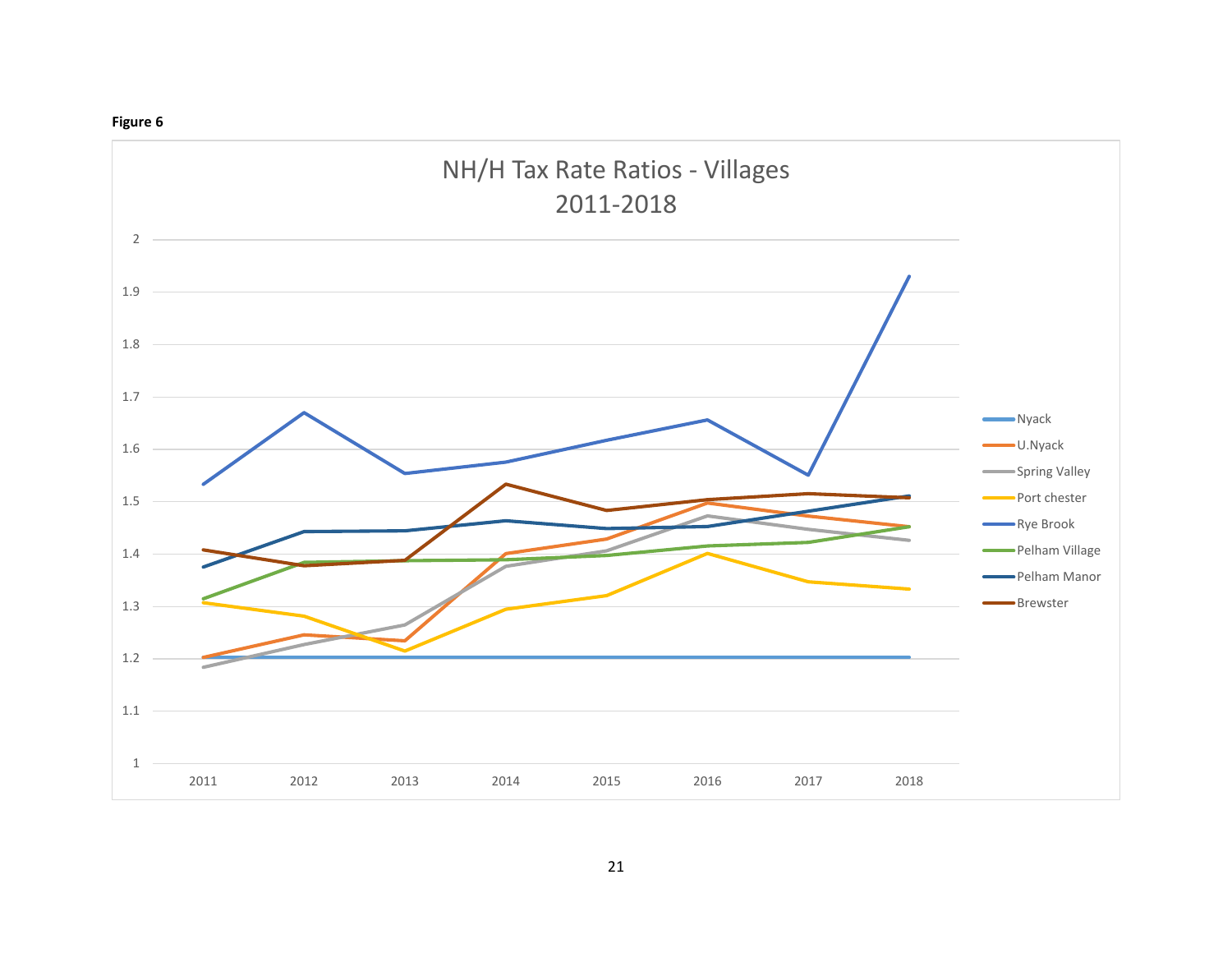

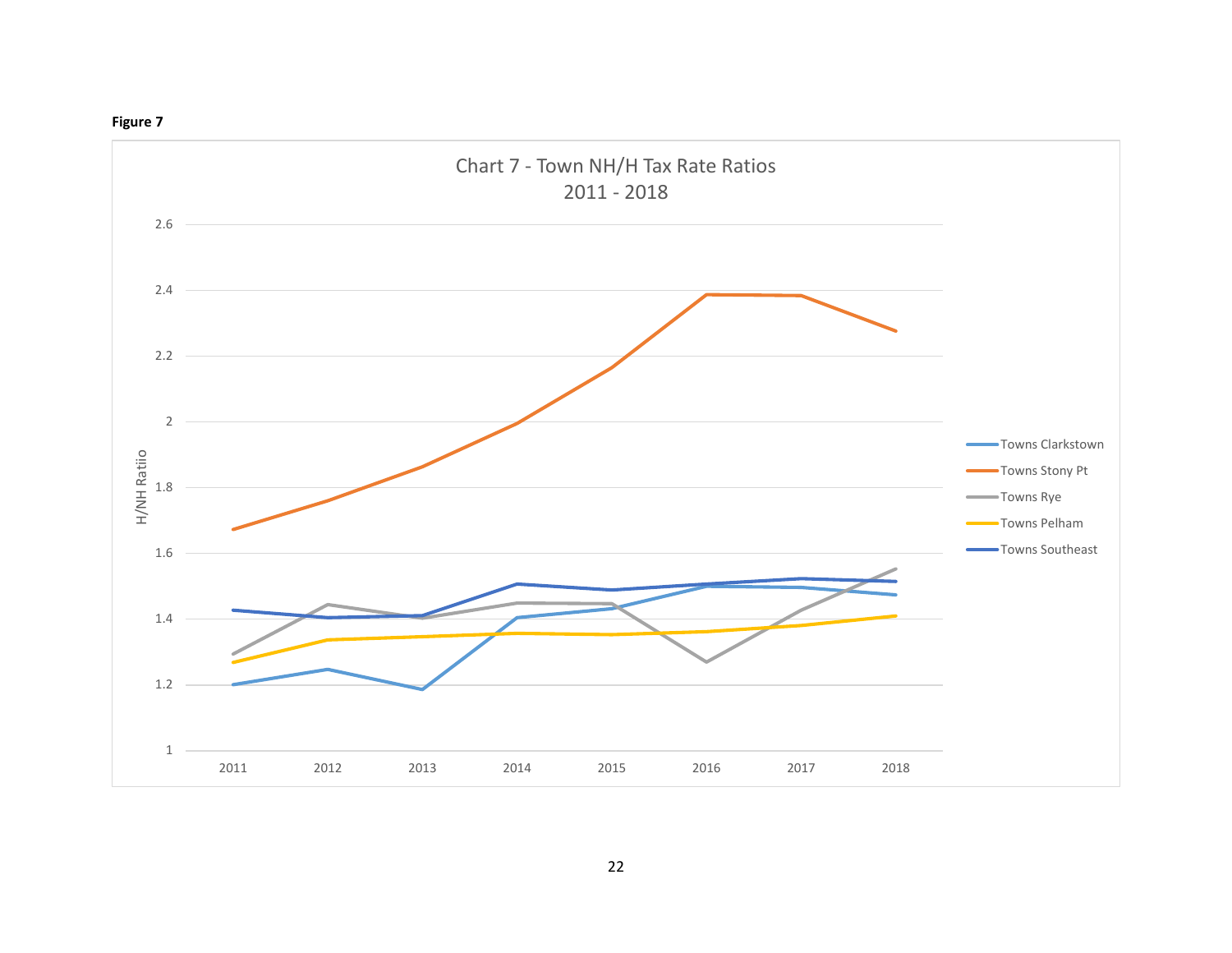# <span id="page-27-0"></span>Remedies and Policy Choices

Equity in property taxation is a primary goal of state tax policy. Yet the method mandated by the state for assessing the value of condominiums for taxation results in substantial inequity in the distribution of the property tax burden, and an incentive to organize new developments as condominiums solely for tax avoidance. And, ironically, the homestead/non-homestead option for administering the property tax – designed as an incentive to achieve greater tax equity while avoiding a very high single year tax increase, a "tax shock" – assures that such a shock will occur if it is adopted after revaluation in Ossining and other communities with a substantial number of condominiums. It is important to note that we know of no jurisdiction that has adopted the homestead/non-homestead option after initially rejecting it following a revaluation of its properties at full market value. That is because jurisdictions that adopt this option primarily do so to ameliorate the increased property taxes for homeowners after a revaluation. We also know of no jurisdiction that has adopted the homestead option to solely address the inequity in how condominiums are valued for the purposes of determining their property tax burden.

Remedies at the state level are clearly needed. State legislation to allow newly built or converted condominiums to be assessed and taxed based on their market value has been entered in the Assembly and Senate since 2007-2008. The Assembly sponsor has been Sandra Galef, chair of the Assembly Real Property Tax Committee and the member in whose district Ossining is located. The Senate sponsor has been Betty Little, a Republican member from the North Country and former chair of the counterpart committee in her house. This bill passed for the first time in the Assembly in 2018; it did not reach a vote in the Senate. <sup>25</sup>

This proposed legislation is entirely prospective. Though options have been discussed, there have been no state approaches to remedy tax inequities currently in place, or to empower localities to do so. Three state policy changes have been suggested:

- Require condominiums to be assessed at market value;
- Require condominiums to be assessed at market value, with a phase-in over time (seven years has been suggested) to mitigate the resulting tax shock;
- Retain the current condominium assessment policy for current owners, but require condominiums to be taxed at market value after they are sold or otherwise transferred to new owners.

The first of these choices results in tax shock. The second doesn't achieve equity for current taxpayers, while also making it likely that condominium owners will have a long period of property tax increases. The third avoids an immediate tax liability impact, but devalues condominiums in the real estate market. This is likely the least bad option for long-time condominium owners, as the reduction in value is likely offset by appreciation over time.

 $\overline{a}$ 

<sup>25</sup> A02874 (2017-2018) passed on June 18, 2018. S01191- B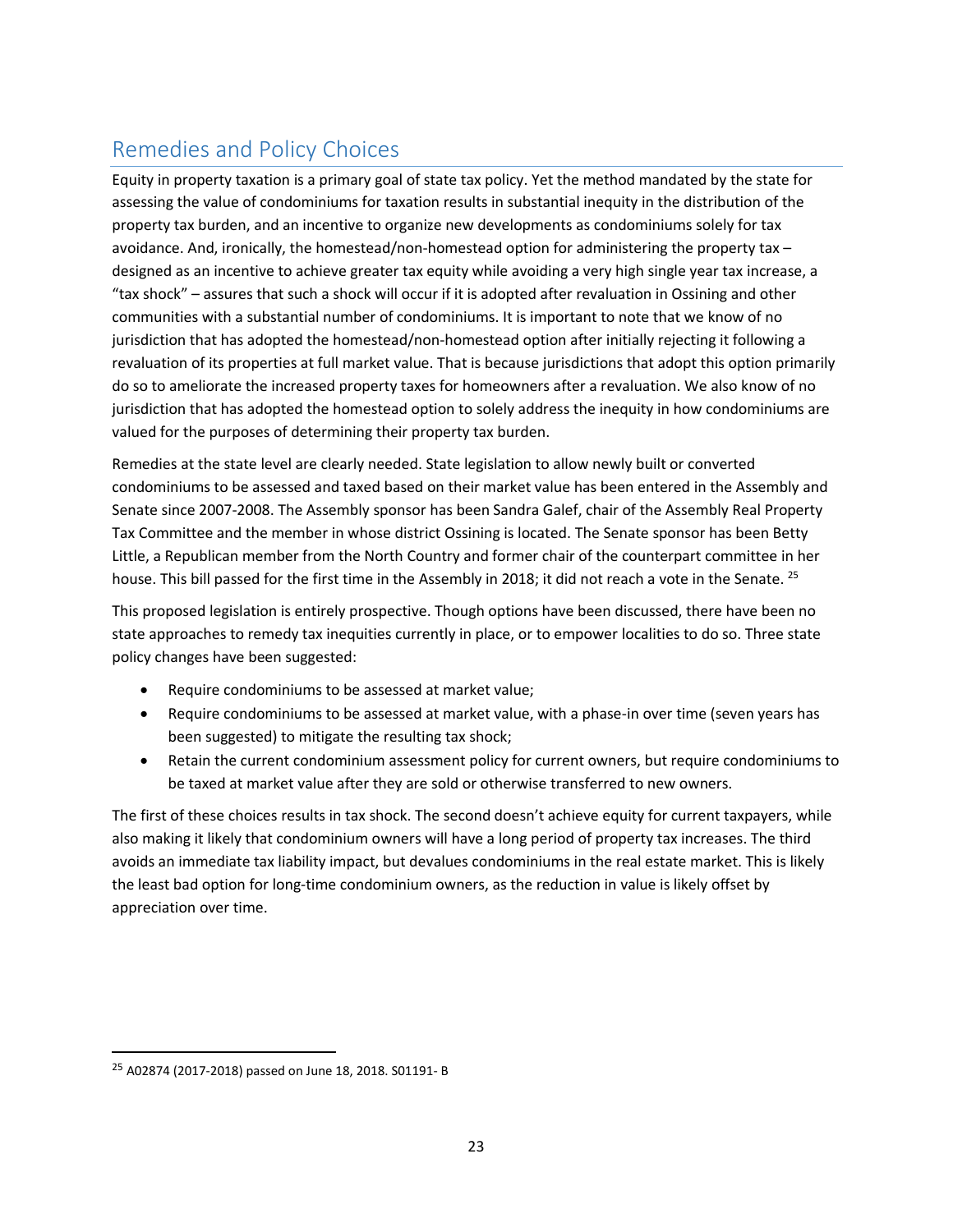There were 344,800 condominium residences in New York State in 2017.<sup>26</sup> Of these, 115,844 were in New York City.<sup>27</sup> Voters in that city are critical in electing statewide officials and its representatives are very powerful in the state legislature, especially the state Assembly. This makes the prospects of the adoption of any of these policies unlikely in usual political circumstances. However, a lawsuit has been recently launched by a coalition organized as Tax Equity Now, to challenge alleged inequities in property taxation practices in the state.<sup>28</sup> And New York City Mayor Bill DiBlasio has recently appointed a Commission on the matter.<sup>29</sup> If the broad question of state property tax policy is opened and forced onto the state's political agenda by these initiatives, as it was in the 1970s, serious consideration of these options for changing state policy regarding condominium taxation may be considered as one element of reform.

Ossining has used its authority provided in law to block condominium conversions and the tax advantages that would ensue. (As noted, the town has no power to address the benefits accruing to newly constructed condominiums). We have shown that because of the nature of its economy, adopting the homestead/nonhomestead option would likely not have the negative impact on non-homestead properties in Ossining that it has had in some other communities in the state; in particular, upstate cities. Moreover, the immediate impact would be on town taxes only. Homestead/non-homestead would have to be separately adopted by the town's two villages and in particular its two school districts to produce the full "tax shock" that is feared by some, and/or equity sought by others, and officials of these governments have not yet seriously considered this action.

Yet the town's choice is critical. Experience shows that as a practical matter, once adopted, homestead/nonhomestead is very hard to reverse. These other four governments cannot consider the homestead/nonhomestead option unless and until the town acts. And neither the town nor its villages and school districts can mitigate the impact of the resultant tax increases without further state authorization.

Nor is it insignificant that the homestead/non-homestead option is negatively regarded by almost all of those with direct hands-on experience: the officials who must administer it. Their principled point is that it embeds inequity in its very character by requiring different rates for different classes of property. That is, it is not based on value. Their pragmatic point is that it is adds complexity to an already hard to understand system, increasing opacity, obscuring taxpayer understanding and therefore diminishing the accountability of public officials. To cite just one example, Meredith Robson now the village manager of Ardsley, who administered a homestead/non-homestead system when city manager of Beacon, recommended avoiding its adoption at all costs.

The prospect of the adoption of homestead/non-homestead offers the Ossining Town Board a Hobbesian choice: continue an inequitable status quo or achieve equity by imposing immediate tax increases, risking larger additional ones and/or effecting serious long-term financial costs upon about one quarter of the

<sup>26</sup> [https://www.census.gov/programs-](https://www.census.gov/programs-surveys/ahs/data/interactive/ahstablecreator.html#?s_areas=a00036&s_year=s2015&s_tableName=Table0&s_byGroup1=a1&s_byGroup2=a1&s_filterGroup1=t1&s_filterGroup2=g1&s_show=S)

 $\overline{a}$ 

[surveys/ahs/data/interactive/ahstablecreator.html#?s\\_areas=a00036&s\\_year=s2015&s\\_tableName=Table0&s\\_byGroup1=a1&](https://www.census.gov/programs-surveys/ahs/data/interactive/ahstablecreator.html#?s_areas=a00036&s_year=s2015&s_tableName=Table0&s_byGroup1=a1&s_byGroup2=a1&s_filterGroup1=t1&s_filterGroup2=g1&s_show=S) s byGroup2=a1&s filterGroup1=t1&s filterGroup2=g1&s show=S

<sup>27</sup> <https://www1.nyc.gov/assets/rentguidelinesboard/pdf/18HSR.pdf>

<sup>&</sup>lt;sup>28</sup> <https://taxequitynow.nyc/about/> . Tax Equity Now vs. City of New York. For the decision recognizing standing to sue that summarizes the arguments see<https://www.politico.com/states/f/?id=00000166-128f-d20d-a57f-969f00fb0001>

<sup>&</sup>lt;sup>29</sup> <https://commercialobserver.com/2018/05/mayor-council-speaker-unveil-new-property-tax-reform-commission/>